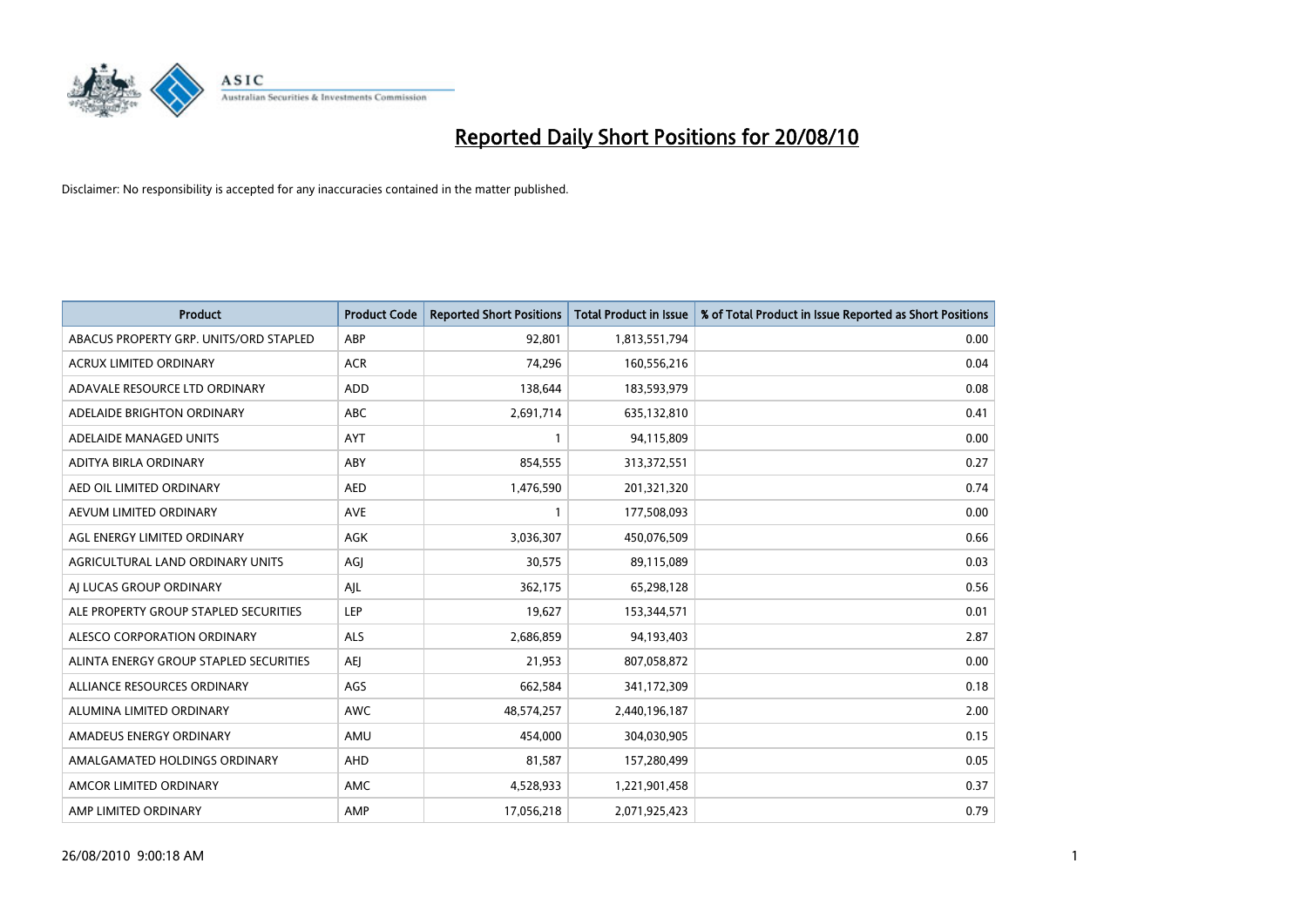

| <b>Product</b>                          | <b>Product Code</b> | <b>Reported Short Positions</b> | Total Product in Issue | % of Total Product in Issue Reported as Short Positions |
|-----------------------------------------|---------------------|---------------------------------|------------------------|---------------------------------------------------------|
| AMPELLA MINING ORDINARY                 | <b>AMX</b>          | 15,834                          | 177,325,108            | 0.01                                                    |
| ANDEAN RESOURCES LTD ORDINARY           | <b>AND</b>          | 406,884                         | 542,232,867            | 0.07                                                    |
| ANSELL LIMITED ORDINARY                 | <b>ANN</b>          | 1,517,551                       | 131,577,652            | 1.16                                                    |
| ANTARES ENERGY LTD ORDINARY             | <b>AZZ</b>          | 386,024                         | 299,333,110            | 0.13                                                    |
| ANZ BANKING GRP LTD ORDINARY            | ANZ                 | 5,141,567                       | 2,559,301,430          | 0.15                                                    |
| APA GROUP STAPLED SECURITIES            | <b>APA</b>          | 5,719,072                       | 542,318,629            | 1.06                                                    |
| APEX MINERALS NL ORDINARY               | <b>AXM</b>          | 885,146                         | 3,567,819,909          | 0.02                                                    |
| APN EUROPEAN RETAIL UNITS STAPLED SEC.  | <b>AEZ</b>          | 11,832                          | 544,910,660            | 0.00                                                    |
| APN NEWS & MEDIA ORDINARY               | <b>APN</b>          | 8,995,112                       | 598,823,853            | 1.50                                                    |
| APOLLO GAS LIMITED ORDINARY             | <b>AZO</b>          | 71,180                          | 83,488,660             | 0.09                                                    |
| AQUARIUS PLATINUM. ORDINARY             | <b>AOP</b>          | 4,315,587                       | 463,231,008            | 0.93                                                    |
| AQUILA RESOURCES ORDINARY               | <b>AQA</b>          | 1,472,860                       | 322,273,136            | 0.44                                                    |
| ARAFURA RESOURCE LTD ORDINARY           | <b>ARU</b>          | 58,061                          | 290,640,342            | 0.02                                                    |
| ARDENT LEISURE GROUP STAPLED SECURITIES | AAD                 | 29,950                          | 309,109,468            | 0.01                                                    |
| ARISTOCRAT LEISURE ORDINARY             | <b>ALL</b>          | 23,606,530                      | 533,379,348            | 4.44                                                    |
| ARROW ENERGY ORDINARY                   | <b>AOE</b>          | 287,240                         | 734,120,686            | 0.04                                                    |
| ASCIANO GROUP STAPLED SECURITIES        | <b>AIO</b>          | 21,173,111                      | 2,926,103,883          | 0.72                                                    |
| ASG GROUP LIMITED ORDINARY              | <b>ASZ</b>          | 37,398                          | 151,836,046            | 0.02                                                    |
| ASPEN GROUP ORD/UNITS STAPLED           | APZ                 | 390,792                         | 579,980,076            | 0.06                                                    |
| ASTON RES LTD ORDINARY                  | <b>AZT</b>          | 33,557                          | 204,527,604            | 0.02                                                    |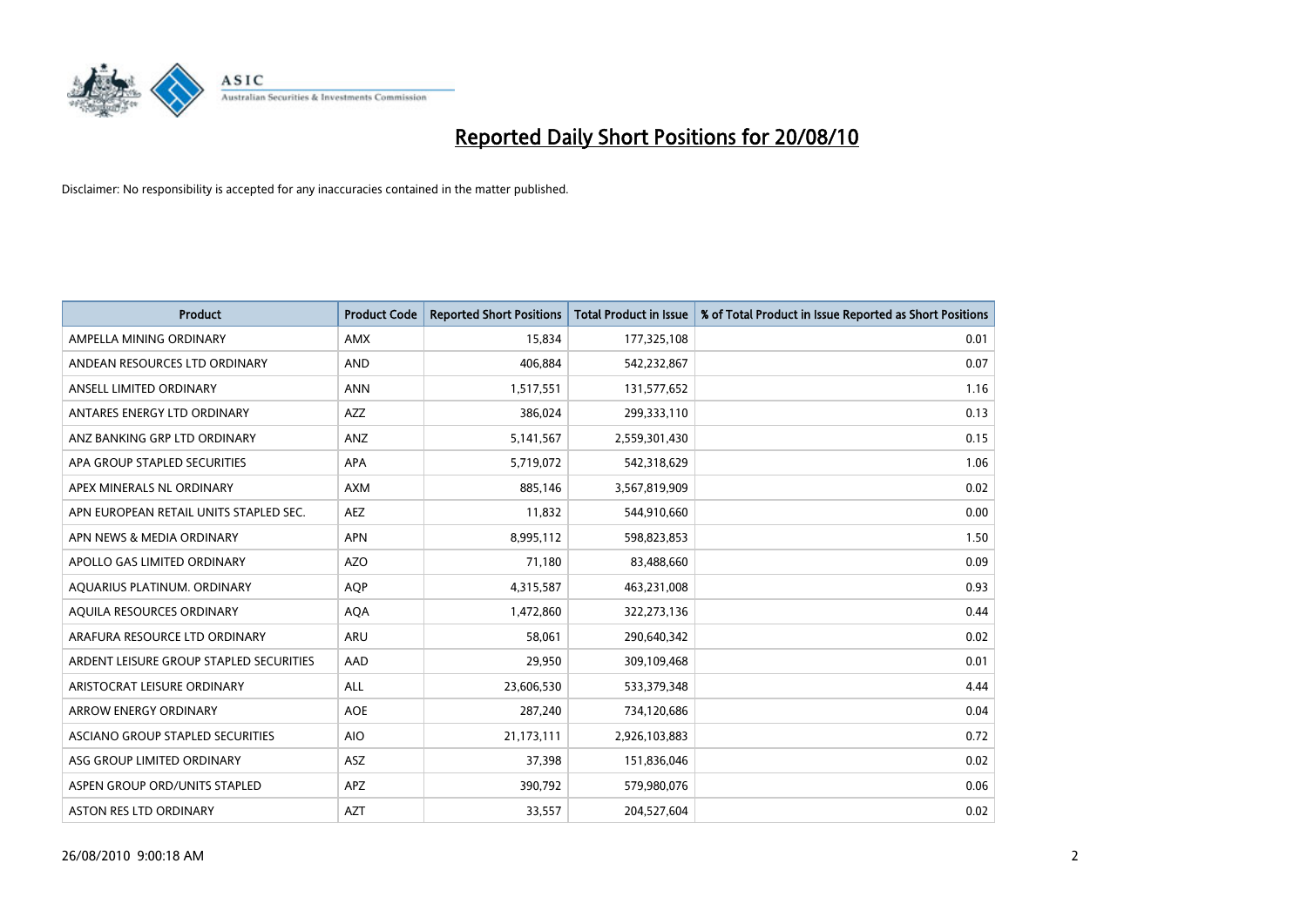

| <b>Product</b>                          | <b>Product Code</b> | <b>Reported Short Positions</b> | <b>Total Product in Issue</b> | % of Total Product in Issue Reported as Short Positions |
|-----------------------------------------|---------------------|---------------------------------|-------------------------------|---------------------------------------------------------|
| ASTRO JAP PROP GROUP STAPLED SECURITIES | AJA                 | 42,213                          | 508,212,161                   | 0.01                                                    |
| ASX LIMITED ORDINARY                    | <b>ASX</b>          | 3,292,688                       | 173,576,316                   | 1.89                                                    |
| ATLAS IRON LIMITED ORDINARY             | <b>AGO</b>          | 9,876,879                       | 473,773,816                   | 2.06                                                    |
| AUCKLAND INTERNATION ORDINARY           | AIA                 | 54                              | 1,310,392,831                 | 0.00                                                    |
| <b>AURORA OIL &amp; GAS ORDINARY</b>    | <b>AUT</b>          | 38,305                          | 276,190,342                   | 0.01                                                    |
| AUROX RESOURCES ORDINARY                | AXO                 | 2                               | 196,044,413                   | 0.00                                                    |
| <b>AUSDRILL LIMITED ORDINARY</b>        | <b>ASL</b>          | 20,206                          | 254,290,140                   | 0.00                                                    |
| AUSENCO LIMITED ORDINARY                | AAX                 | 2,958,112                       | 122,427,576                   | 2.42                                                    |
| AUST VINTAGE LTD ORDINARY               | <b>AVG</b>          | 62,398                          | 128,282,317                   | 0.05                                                    |
| <b>AUSTAL LIMITED ORDINARY</b>          | ASB                 | 252,491                         | 188,069,638                   | 0.13                                                    |
| AUSTAR UNITED ORDINARY                  | <b>AUN</b>          | 11,807,577                      | 1,260,030,198                 | 0.95                                                    |
| <b>AUSTBROKERS HOLDINGS ORDINARY</b>    | <b>AUB</b>          | 2                               | 52,736,987                    | 0.00                                                    |
| AUSTEREO GROUP LTD. ORDINARY            | <b>AEO</b>          | 8,719                           | 344,798,708                   | 0.00                                                    |
| AUSTRALAND PROPERTY STAPLED SECURITY    | <b>ALZ</b>          | 453,644                         | 576,837,197                   | 0.08                                                    |
| AUSTRALIAN AGRICULT, ORDINARY           | AAC                 | 4,618,698                       | 264,264,459                   | 1.72                                                    |
| AUSTRALIAN EDUCATION UNITS              | <b>AEU</b>          | 625,000                         | 134,973,383                   | 0.46                                                    |
| AUSTRALIAN INFRASTR, UNITS/ORDINARY     | <b>AIX</b>          | 245,162                         | 620,733,944                   | 0.03                                                    |
| AUSTRALIAN MINES LTD ORDINARY           | <b>AUZ</b>          | 1,400,000                       | 6,981,662,168                 | 0.02                                                    |
| AUSTRALIAN PHARM, ORDINARY              | API                 | 584,746                         | 488,115,883                   | 0.12                                                    |
| AUTOMOTIVE HOLDINGS ORDINARY            | AHE                 | 2.444                           | 225,731,300                   | 0.00                                                    |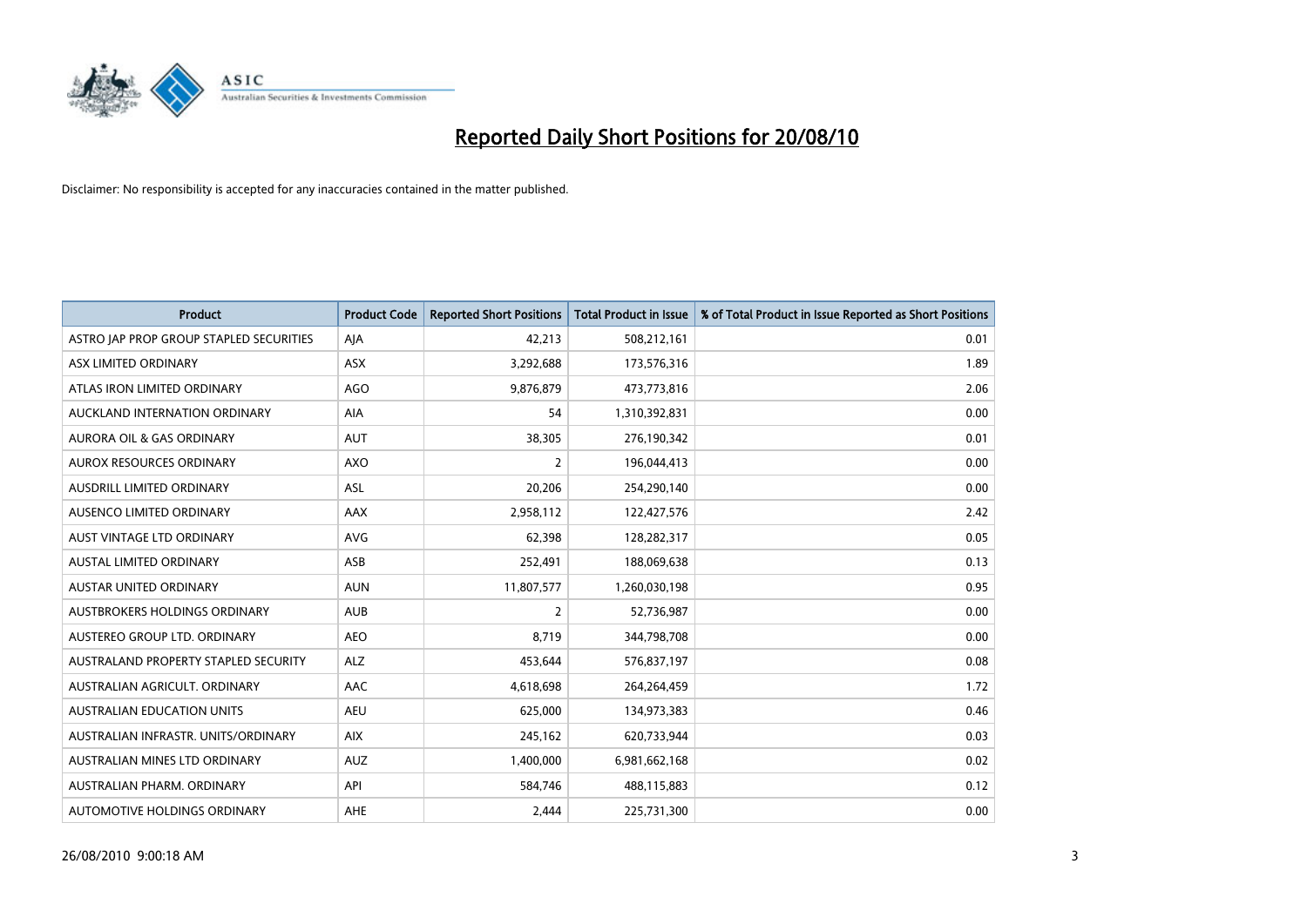

| <b>Product</b>                       | <b>Product Code</b> | <b>Reported Short Positions</b> | <b>Total Product in Issue</b> | % of Total Product in Issue Reported as Short Positions |
|--------------------------------------|---------------------|---------------------------------|-------------------------------|---------------------------------------------------------|
| AVEXA LIMITED ORDINARY               | <b>AVX</b>          | 243,657                         | 847,688,779                   | 0.03                                                    |
| AVOCA RESOURCES ORDINARY             | <b>AVO</b>          | 13,569,002                      | 290,892,011                   | 4.65                                                    |
| AWB LIMITED ORDINARY                 | <b>AWB</b>          | 4,065,791                       | 817,304,356                   | 0.48                                                    |
| AWE LIMITED ORDINARY                 | <b>AWE</b>          | 840,915                         | 521,871,941                   | 0.16                                                    |
| AXA ASIA PACIFIC ORDINARY            | <b>AXA</b>          | 570,850                         | 2,067,095,545                 | 0.02                                                    |
| BANK OF QUEENSLAND. ORDINARY         | <b>BOQ</b>          | 357,761                         | 215,681,127                   | 0.17                                                    |
| <b>BANNERMAN RESOURCES ORDINARY</b>  | <b>BMN</b>          | 449,421                         | 201,710,934                   | 0.22                                                    |
| <b>BASS STRAIT OIL CO ORDINARY</b>   | <b>BAS</b>          | 1,482                           | 291,030,250                   | 0.00                                                    |
| BATAVIA MINING ORDINARY              | <b>BTV</b>          | 2,500                           | 153,032,145                   | 0.00                                                    |
| <b>BAUXITE RESOURCE LTD ORDINARY</b> | <b>BAU</b>          | 44,797                          | 234,379,896                   | 0.02                                                    |
| BEACH ENERGY LIMITED ORDINARY        | <b>BPT</b>          | 1,420,352                       | 1,092,548,972                 | 0.13                                                    |
| BENDIGO AND ADELAIDE ORDINARY        | <b>BEN</b>          | 3,799,712                       | 354,487,961                   | 1.04                                                    |
| BENDIGO MINING LTD ORDINARY          | <b>BDG</b>          | 9,179,874                       | 509,712,735                   | 1.80                                                    |
| BERKELEY RESOURCES ORDINARY          | <b>BKY</b>          | 6,924                           | 137,590,319                   | 0.00                                                    |
| <b>BHP BILLITON LIMITED ORDINARY</b> | <b>BHP</b>          | 30,970,738                      | 3,356,081,497                 | 0.91                                                    |
| <b>BILLABONG ORDINARY</b>            | <b>BBG</b>          | 7,535,546                       | 253,122,552                   | 2.97                                                    |
| <b>BIOTA HOLDINGS ORDINARY</b>       | <b>BTA</b>          | 1,934,465                       | 179,244,153                   | 1.09                                                    |
| <b>BISALLOY STEEL ORDINARY</b>       | <b>BIS</b>          | 84,480                          | 216,455,965                   | 0.04                                                    |
| BKI INVESTMENT LTD ORDINARY          | BKI                 | 508                             | 418,566,158                   | 0.00                                                    |
| <b>BLACKTHORN RESOURCES ORDINARY</b> | <b>BTR</b>          | 35.848                          | 106,885,300                   | 0.03                                                    |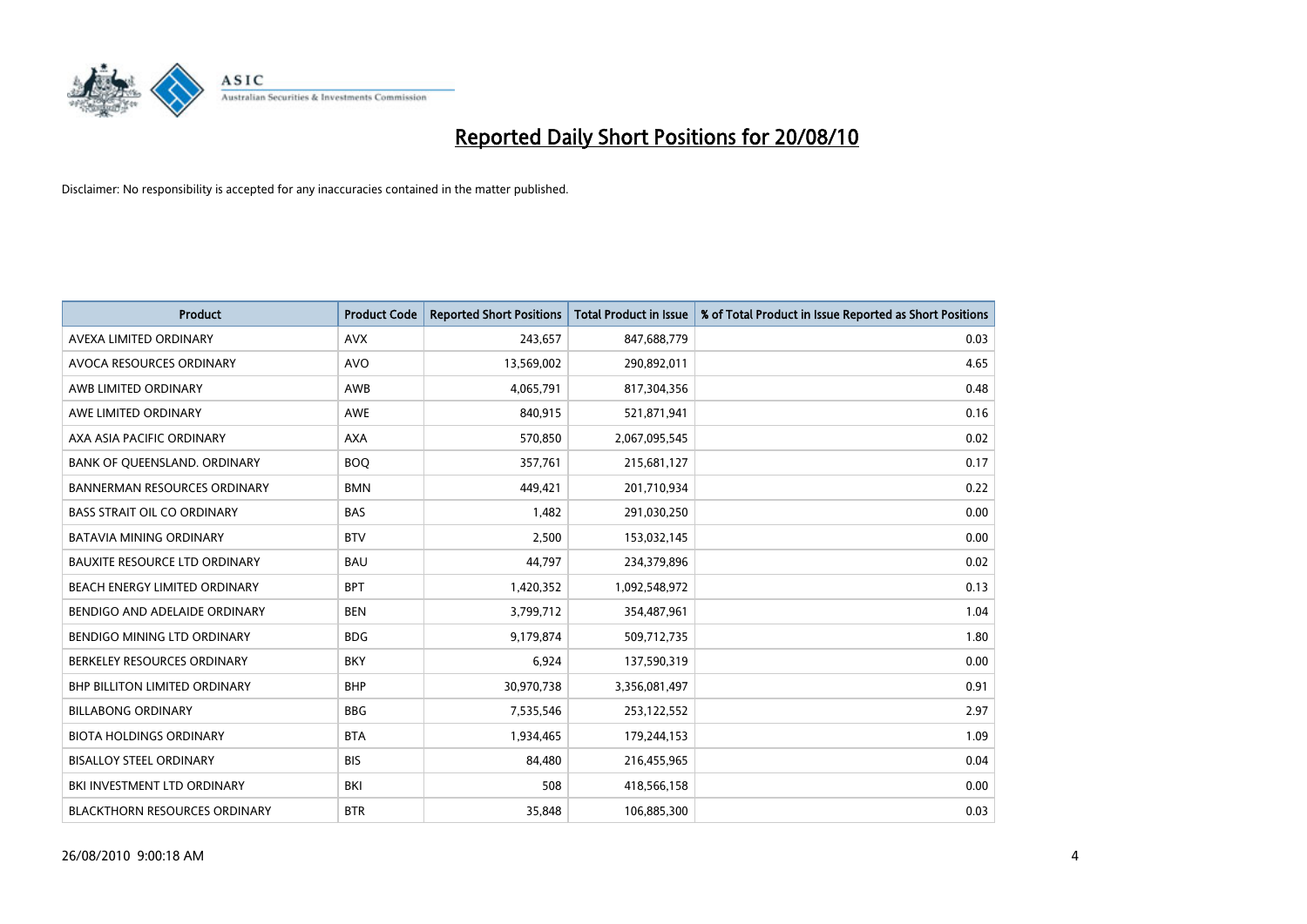

| <b>Product</b>                           | <b>Product Code</b> | <b>Reported Short Positions</b> | <b>Total Product in Issue</b> | % of Total Product in Issue Reported as Short Positions |
|------------------------------------------|---------------------|---------------------------------|-------------------------------|---------------------------------------------------------|
| <b>BLUESCOPE STEEL LTD ORDINARY</b>      | <b>BSL</b>          | 11,034,383                      | 1,823,322,017                 | 0.57                                                    |
| <b>BOART LONGYEAR ORDINARY</b>           | <b>BLY</b>          | 3,471,170                       | 461, 163, 412                 | 0.74                                                    |
| <b>BOOM LOGISTICS ORDINARY</b>           | <b>BOL</b>          | 362.999                         | 460,795,156                   | 0.08                                                    |
| BORAL LIMITED. ORDINARY                  | <b>BLD</b>          | 19,659,093                      | 718,853,617                   | 2.71                                                    |
| BOTSWANA METALS LTD ORDINARY             | <b>BML</b>          | 7,000                           | 106,087,760                   | 0.01                                                    |
| <b>BOW ENERGY LIMITED ORDINARY</b>       | <b>BOW</b>          | 2,282,542                       | 280,607,187                   | 0.82                                                    |
| <b>BRADKEN LIMITED ORDINARY</b>          | <b>BKN</b>          | 707,284                         | 138,752,259                   | 0.50                                                    |
| <b>BRAMBLES LIMITED ORDINARY</b>         | <b>BXB</b>          | 8,592,696                       | 1,422,234,685                 | 0.60                                                    |
| <b>BRAVURA SOLUTIONS ORDINARY</b>        | <b>BVA</b>          | 1,252,779                       | 648,127,461                   | 0.19                                                    |
| <b>BREVILLE GROUP LTD ORDINARY</b>       | <b>BRG</b>          | 2,740                           | 129,515,322                   | 0.00                                                    |
| BRICKWORKS LIMITED ORDINARY              | <b>BKW</b>          | 14,348                          | 147,235,904                   | 0.01                                                    |
| <b>BROCKMAN RESOURCES ORDINARY</b>       | <b>BRM</b>          | 124,399                         | 141,588,151                   | 0.09                                                    |
| BT INVESTMENT MNGMNT ORDINARY            | <b>BTT</b>          | 556,930                         | 160,000,000                   | 0.35                                                    |
| <b>BUNNINGS WAREHOUSE ORDINARY UNITS</b> | <b>BWP</b>          | 441,816                         | 420,711,773                   | 0.11                                                    |
| <b>BURU ENERGY ORDINARY</b>              | <b>BRU</b>          | 171,612                         | 182,769,813                   | 0.09                                                    |
| CABCHARGE AUSTRALIA ORDINARY             | CAB                 | 1,436,786                       | 120,437,014                   | 1.19                                                    |
| CALTEX AUSTRALIA ORDINARY                | <b>CTX</b>          | 7,497,314                       | 270,000,000                   | 2.79                                                    |
| CAMPBELL BROTHERS ORDINARY               | <b>CPB</b>          | 422,624                         | 63,517,495                    | 0.67                                                    |
| CAPE LAMBERT RES LTD ORDINARY            | <b>CFE</b>          | 347,344                         | 593,166,467                   | 0.05                                                    |
| <b>CARBON ENERGY ORDINARY</b>            | <b>CNX</b>          | 606,597                         | 609,497,650                   | 0.09                                                    |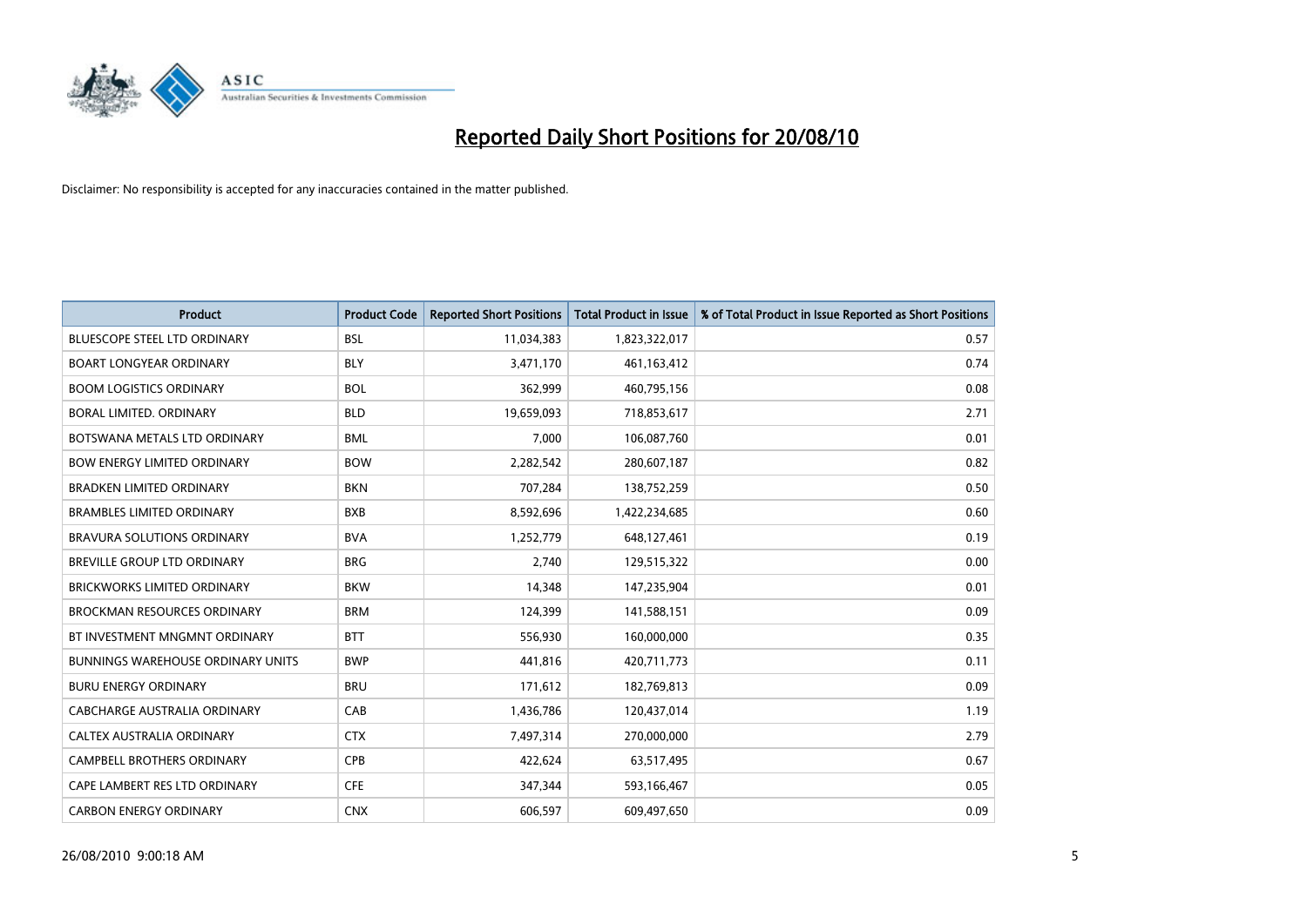

| <b>Product</b>                                | <b>Product Code</b> | <b>Reported Short Positions</b> | <b>Total Product in Issue</b> | % of Total Product in Issue Reported as Short Positions |
|-----------------------------------------------|---------------------|---------------------------------|-------------------------------|---------------------------------------------------------|
| <b>CARDNO LIMITED ORDINARY</b>                | CDD                 | 12.795                          | 105,599,600                   | 0.01                                                    |
| CARNARVON PETROLEUM ORDINARY                  | <b>CVN</b>          | 921,423                         | 686,759,634                   | 0.13                                                    |
| <b>CARNEGIE WAVE ENERGY ORDINARY</b>          | <b>CWE</b>          | 83,000                          | 565,237,627                   | 0.01                                                    |
| CARPATHIAN RESOURCES ORDINARY                 | <b>CPN</b>          | 75,000                          | 265,533,501                   | 0.03                                                    |
| CARPENTARIA EXP. LTD ORDINARY                 | CAP                 | 9,777                           | 93,821,301                    | 0.01                                                    |
| CARSALES.COM LTD ORDINARY                     | <b>CRZ</b>          | 1,042,618                       | 232,490,800                   | 0.44                                                    |
| CASH CONVERTERS ORD/DIV ACCESS                | CCV                 | 30,519                          | 379,761,025                   | 0.00                                                    |
| <b>CASPIAN OIL &amp; GAS ORDINARY</b>         | <b>CIG</b>          | 50,000                          | 1,331,500,513                 | 0.00                                                    |
| CATALPA RESOURCES ORDINARY                    | <b>CAH</b>          | 94,016                          | 162,749,311                   | 0.06                                                    |
| <b>CEC GROUP LIMITED ORDINARY</b>             | <b>CEG</b>          | 1,750                           | 79,662,662                    | 0.00                                                    |
| <b>CELLNET GROUP ORDINARY</b>                 | <b>CLT</b>          | 1,342                           | 73,135,185                    | 0.00                                                    |
| <b>CENTENNIAL COAL ORDINARY</b>               | <b>CEY</b>          | 3,602,154                       | 395,028,737                   | 0.91                                                    |
| CENTRAL PETROLEUM ORDINARY                    | <b>CTP</b>          | 11,455                          | 907,291,115                   | 0.00                                                    |
| <b>CENTRO PROPERTIES UNITS/ORD STAPLED</b>    | <b>CNP</b>          | 323,831                         | 972,414,514                   | 0.03                                                    |
| <b>CENTRO RETAIL GROUP STAPLED SECURITIES</b> | <b>CER</b>          | 708,297                         | 2,286,399,424                 | 0.03                                                    |
| <b>CERAMIC FUEL CELLS ORDINARY</b>            | <b>CFU</b>          | 632,039                         | 1,029,873,280                 | 0.07                                                    |
| CFS RETAIL PROPERTY UNITS                     | <b>CFX</b>          | 67,838,803                      | 2,510,727,671                 | 2.68                                                    |
| <b>CHALLENGER DIV.PRO. STAPLED UNITS</b>      | <b>CDI</b>          | 142,577                         | 913,426,007                   | 0.01                                                    |
| <b>CHALLENGER F.S.G.LTD ORDINARY</b>          | <b>CGF</b>          | 10,580,186                      | 499,473,232                   | 2.11                                                    |
| CHALLENGER INFRAST. STAPLED UNITS             | <b>CIF</b>          | 8,420                           | 317,867,768                   | 0.00                                                    |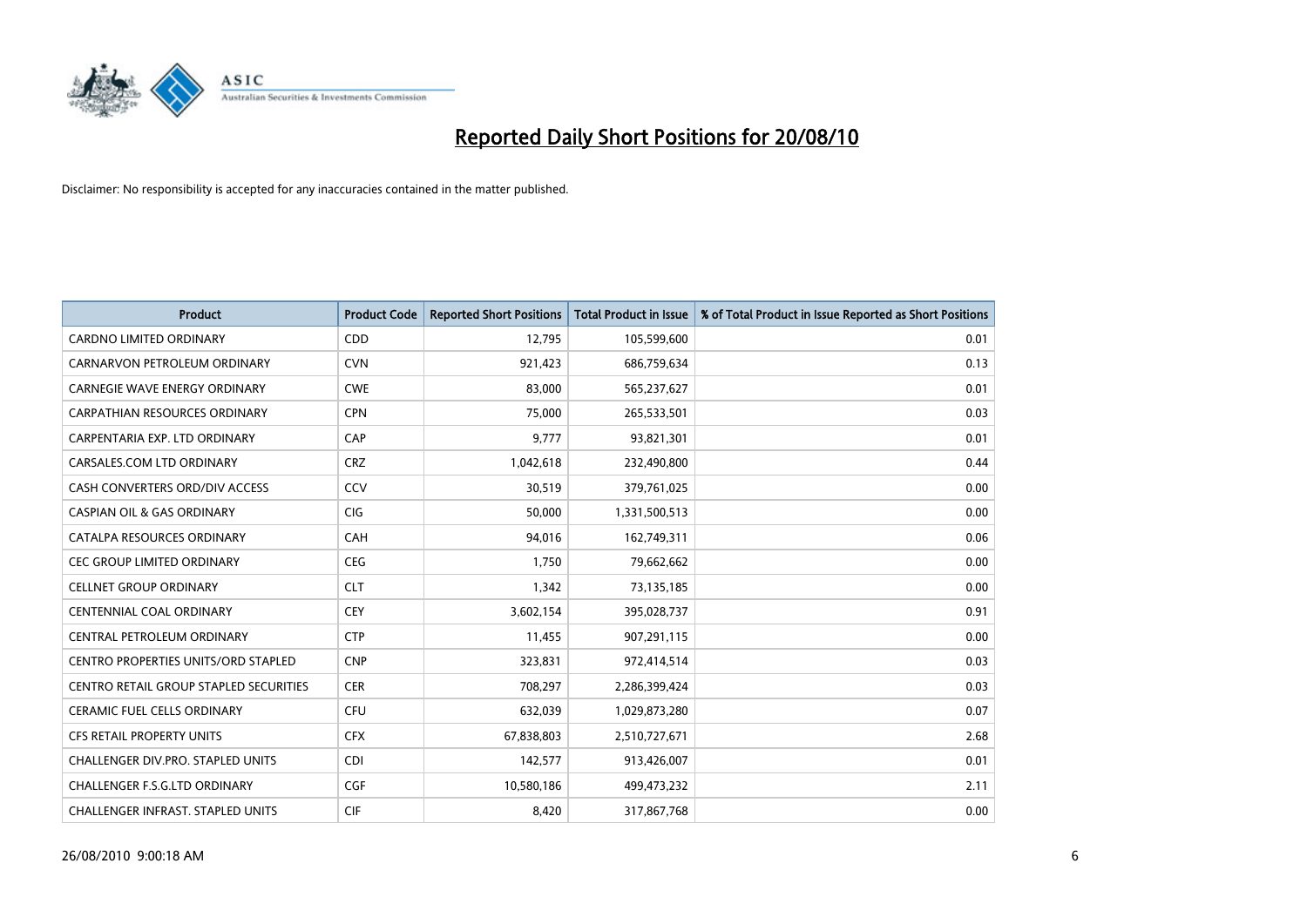

| <b>Product</b>                          | <b>Product Code</b> | <b>Reported Short Positions</b> | Total Product in Issue | % of Total Product in Issue Reported as Short Positions |
|-----------------------------------------|---------------------|---------------------------------|------------------------|---------------------------------------------------------|
| <b>CHANDLER MACLEOD LTD ORDINARY</b>    | <b>CMG</b>          | 11,970                          | 421,812,960            | 0.00                                                    |
| CHARTER HALL GROUP STAPLED US PROHIBIT. | CHC                 | 870,816                         | 1,212,723,832          | 0.06                                                    |
| <b>CHARTER HALL OFFICE UNIT</b>         | CQO                 | 206,855                         | 4,872,354,215          | 0.00                                                    |
| <b>CHARTER HALL RETAIL UNITS</b>        | <b>COR</b>          | 2,118,063                       | 1,505,216,260          | 0.14                                                    |
| CHEMGENEX PHARMACEUT ORDINARY           | <b>CXS</b>          | 221,509                         | 283,348,870            | 0.08                                                    |
| CITADEL RESOURCE GRP ORDINARY           | CGG                 | 1,789,520                       | 2,367,091,408          | 0.07                                                    |
| CITIGOLD CORP LTD ORDINARY              | <b>CTO</b>          | 2,098,686                       | 928,565,634            | 0.23                                                    |
| CLINUVEL PHARMACEUT, ORDINARY           | CUV                 | 41,277                          | 303,423,665            | 0.01                                                    |
| <b>CLOUGH LIMITED ORDINARY</b>          | <b>CLO</b>          | 500,021                         | 768,806,269            | 0.06                                                    |
| <b>COAL &amp; ALLIED ORDINARY</b>       | <b>CNA</b>          | 2.611                           | 86,584,735             | 0.00                                                    |
| COAL OF AFRICA LTD ORDINARY             | <b>CZA</b>          | 336,546                         | 530,514,663            | 0.07                                                    |
| COCA-COLA AMATIL ORDINARY               | <b>CCL</b>          | 2,804,203                       | 754,604,969            | 0.37                                                    |
| <b>COCHLEAR LIMITED ORDINARY</b>        | <b>COH</b>          | 609,295                         | 56,565,293             | 1.05                                                    |
| <b>COCKATOO COAL ORDINARY</b>           | <b>COK</b>          | 657.805                         | 602,507,380            | 0.11                                                    |
| COEUR D'ALENE MINES. CDI 1:1            | <b>CXC</b>          | 1,000                           | 4,427,833              | 0.02                                                    |
| <b>COFFEY INTERNATIONAL ORDINARY</b>    | COF                 | 14.409                          | 129,035,760            | 0.01                                                    |
| COMMONWEALTH BANK, ORDINARY             | <b>CBA</b>          | 14,924,380                      | 1,548,817,874          | 0.91                                                    |
| COMMONWEALTH PROP ORDINARY UNITS        | <b>CPA</b>          | 20,643,830                      | 2,012,803,230          | 1.02                                                    |
| <b>COMPASS RESOURCES ORDINARY</b>       | <b>CMR</b>          | 101,480                         | 147,402,920            | 0.07                                                    |
| <b>COMPUTERSHARE LTD ORDINARY</b>       | <b>CPU</b>          | 3,827,742                       | 555,664,059            | 0.71                                                    |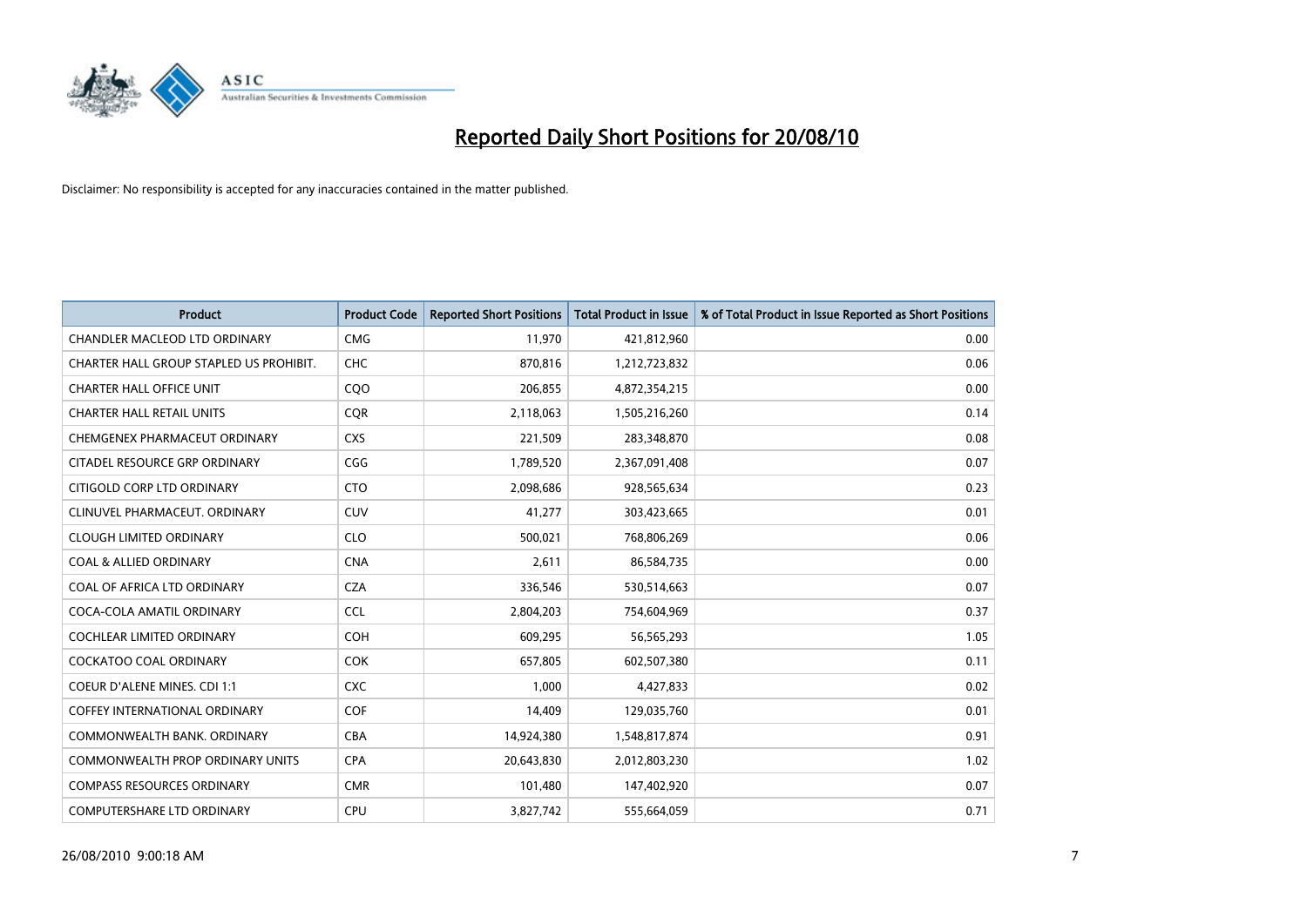

| <b>Product</b>                           | <b>Product Code</b> | <b>Reported Short Positions</b> | <b>Total Product in Issue</b> | % of Total Product in Issue Reported as Short Positions |
|------------------------------------------|---------------------|---------------------------------|-------------------------------|---------------------------------------------------------|
| <b>CONNECTEAST GROUP STAPLED</b>         | CEU                 | 28,452,367                      | 3,940,145,951                 | 0.73                                                    |
| CONQUEST MINING ORDINARY                 | COT                 | 3,033,614                       | 353,151,103                   | 0.86                                                    |
| CONSOLIDATED MEDIA, ORDINARY             | <b>CMJ</b>          | 3,805,135                       | 596,758,471                   | 0.64                                                    |
| CONTANGO MICROCAP ORDINARY               | <b>CTN</b>          | 7,500                           | 150,088,688                   | 0.00                                                    |
| <b>COOPER ENERGY LTD ORDINARY</b>        | <b>COE</b>          | 14,860                          | 292,576,001                   | 0.01                                                    |
| <b>COPPER STRIKE LTD ORDINARY</b>        | <b>CSE</b>          | 714                             | 116,455,571                   | 0.00                                                    |
| <b>CORPORATE EXPRESS ORDINARY</b>        | <b>CXP</b>          | 148                             | 169,366,966                   | 0.00                                                    |
| <b>COUNT FINANCIAL ORDINARY</b>          | COU                 | 1,382,764                       | 259,888,869                   | 0.53                                                    |
| CRANE GROUP LIMITED ORDINARY             | <b>CRG</b>          | 3,653,616                       | 78,286,427                    | 4.63                                                    |
| <b>CROMWELL GROUP STAPLED SECURITIES</b> | <b>CMW</b>          | 106,982                         | 879,834,934                   | 0.01                                                    |
| <b>CROWN LIMITED ORDINARY</b>            | <b>CWN</b>          | 5,343,134                       | 753,555,290                   | 0.69                                                    |
| <b>CSG LIMITED ORDINARY</b>              | CSV                 | 75,090                          | 242,896,695                   | 0.03                                                    |
| <b>CSL LIMITED ORDINARY</b>              | CSL                 | 10,687,402                      | 549,698,043                   | 1.90                                                    |
| <b>CSR LIMITED ORDINARY</b>              | <b>CSR</b>          | 6,805,434                       | 1,514,920,814                 | 0.45                                                    |
| <b>CUDECO LIMITED ORDINARY</b>           | CDU                 | 457,805                         | 136,065,740                   | 0.33                                                    |
| <b>CUSTOMERS LIMITED ORDINARY</b>        | <b>CUS</b>          | 64,667                          | 135,521,531                   | 0.05                                                    |
| DART ENERGY LTD ORDINARY                 | <b>DTE</b>          | 1,112,234                       | 419,748,184                   | 0.26                                                    |
| DAVID JONES LIMITED ORDINARY             | <b>DJS</b>          | 17,380,148                      | 510,945,759                   | 3.37                                                    |
| DECMIL GROUP LIMITED ORDINARY            | <b>DCG</b>          | 17,397                          | 123,754,568                   | 0.01                                                    |
| DEEP YELLOW LIMITED ORDINARY             | <b>DYL</b>          | 194,802                         | 1,125,814,458                 | 0.01                                                    |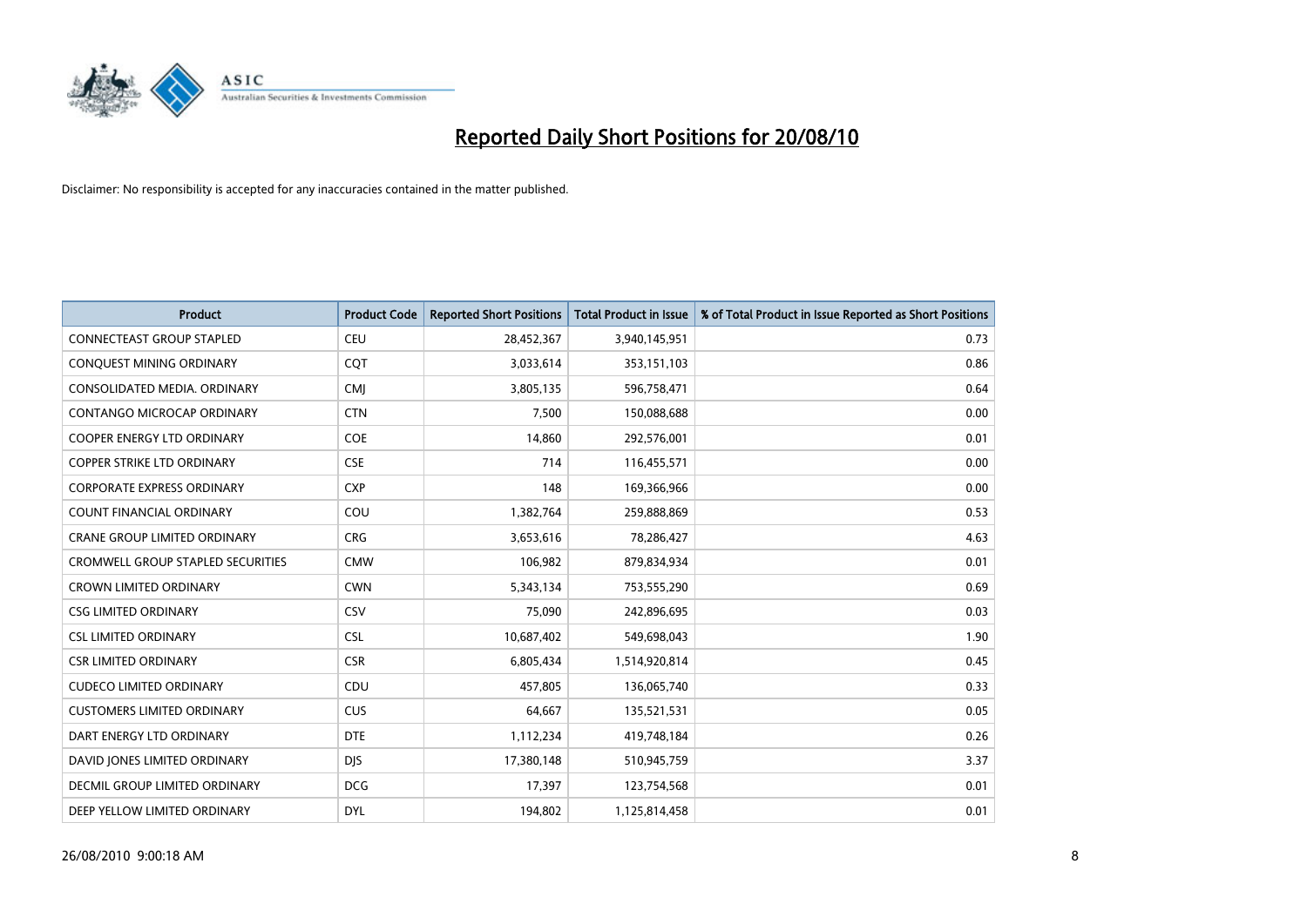

| <b>Product</b>                            | <b>Product Code</b> | <b>Reported Short Positions</b> | <b>Total Product in Issue</b> | % of Total Product in Issue Reported as Short Positions |
|-------------------------------------------|---------------------|---------------------------------|-------------------------------|---------------------------------------------------------|
| DEVINE LIMITED ORDINARY                   | <b>DVN</b>          | 1,000                           | 634,918,223                   | 0.00                                                    |
| DEXUS PROPERTY GROUP STAPLED UNITS        | <b>DXS</b>          | 14,638,276                      | 4,820,821,799                 | 0.30                                                    |
| DISCOVERY METALS LTD ORDINARY             | <b>DML</b>          | 11,711                          | 302,202,585                   | 0.00                                                    |
| DOMINION MINING ORDINARY                  | <b>DOM</b>          | 436,777                         | 103,327,059                   | 0.41                                                    |
| DOMINO PIZZA ENTERPR ORDINARY             | <b>DMP</b>          | 2                               | 68,280,174                    | 0.00                                                    |
| DOWNER EDI LIMITED ORDINARY               | <b>DOW</b>          | 1,607,545                       | 336,582,351                   | 0.50                                                    |
| DUET GROUP STAPLED US PROHIBIT.           | <b>DUE</b>          | 258,456                         | 887,304,690                   | 0.03                                                    |
| DULUXGROUP LIMITED ORDINARY               | <b>DLX</b>          | 444,618                         | 366,945,710                   | 0.10                                                    |
| EASTERN STAR GAS ORDINARY                 | ESG                 | 5,358,654                       | 991,272,041                   | 0.54                                                    |
| EDT RETAIL TRUST UNITS                    | <b>EDT</b>          | 99,457                          | 4,700,290,868                 | 0.00                                                    |
| <b>ELDERS LIMITED ORDINARY</b>            | <b>ELD</b>          | 15,474,437                      | 448,598,480                   | 3.45                                                    |
| ELDORADO GOLD CORP CDI 1:1                | EAU                 | 37,438                          | 22,388,646                    | 0.17                                                    |
| ELIXIR PETROLEUM LTD ORDINARY             | <b>EXR</b>          | 324,400                         | 188,988,472                   | 0.17                                                    |
| <b>EMECO HOLDINGS ORDINARY</b>            | <b>EHL</b>          | 2,042,855                       | 631,237,586                   | 0.32                                                    |
| <b>ENERGY RESOURCES ORDINARY 'A'</b>      | <b>ERA</b>          | 471,247                         | 190,737,934                   | 0.23                                                    |
| <b>ENERGY WORLD CORPOR. ORDINARY</b>      | <b>EWC</b>          | 6,502,057                       | 1,561,166,672                 | 0.40                                                    |
| <b>ENTEK ENERGY LTD ORDINARY</b>          | ETE                 | 489,903                         | 225,192,535                   | 0.22                                                    |
| <b>ENTELLECT SOLUTIONS ORDINARY</b>       | <b>ESN</b>          | 464,050                         | 1,740,334,200                 | 0.03                                                    |
| <b>ENVESTRA LIMITED ORDINARY</b>          | <b>ENV</b>          | 424,985                         | 1,386,827,962                 | 0.03                                                    |
| EQUINOX MINERALS LTD CHESS DEPOSITARY INT | <b>EON</b>          | 8,753,940                       | 707,734,878                   | 1.22                                                    |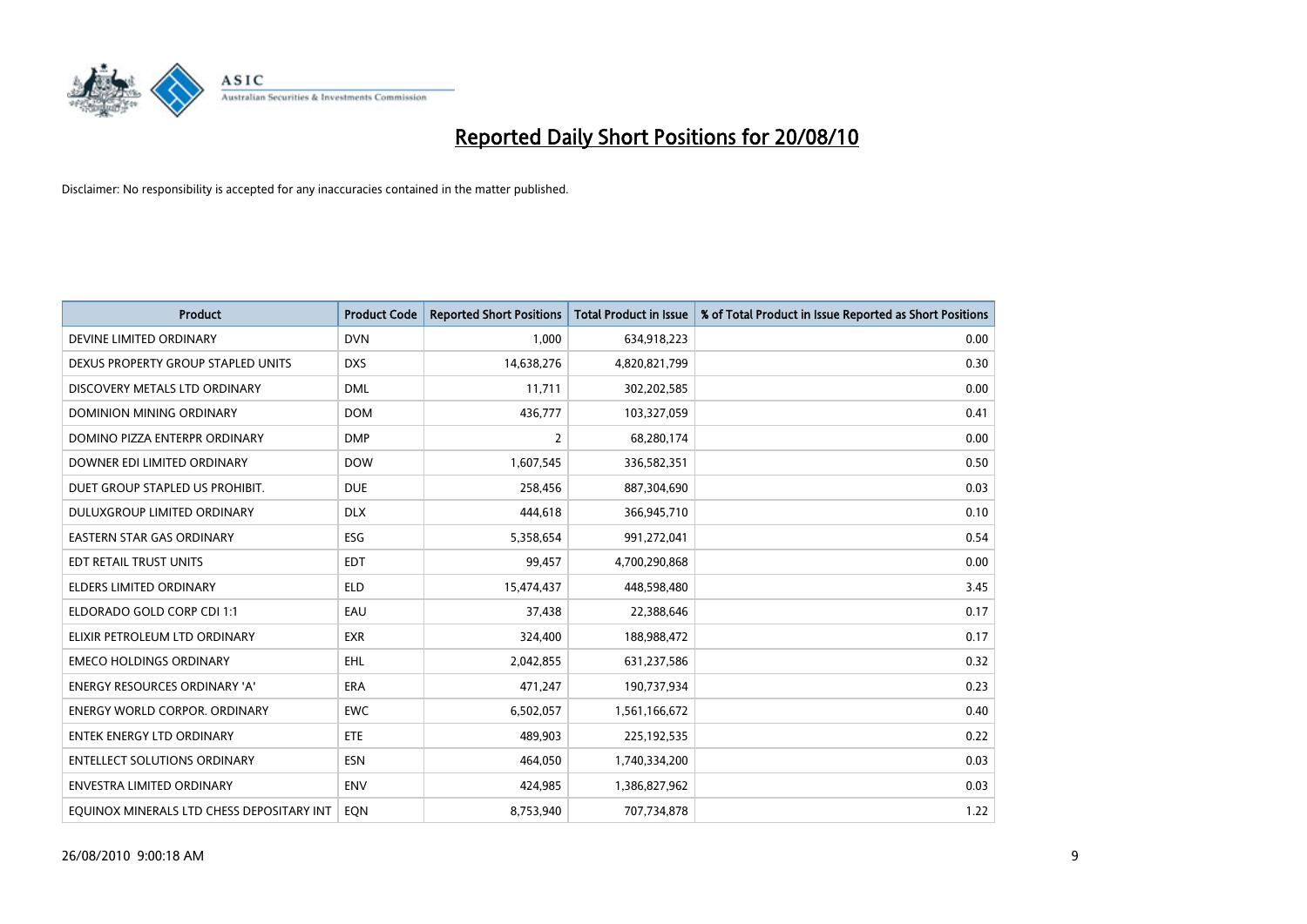

| <b>Product</b>                        | <b>Product Code</b> | <b>Reported Short Positions</b> | <b>Total Product in Issue</b> | % of Total Product in Issue Reported as Short Positions |
|---------------------------------------|---------------------|---------------------------------|-------------------------------|---------------------------------------------------------|
| <b>EVEREST FINANCIAL ORDINARY</b>     | <b>EFG</b>          | 4.300                           | 251,442,316                   | 0.00                                                    |
| EXTRACT RESOURCES ORDINARY            | <b>EXT</b>          | 1,852,325                       | 243,302,298                   | 0.75                                                    |
| FAIRFAX MEDIA LTD ORDINARY            | <b>FXI</b>          | 284,336,128                     | 2,351,955,725                 | 12.08                                                   |
| <b>FANTASTIC HOLDINGS ORDINARY</b>    | <b>FAN</b>          | 3,000                           | 102,669,351                   | 0.00                                                    |
| FERRAUS LIMITED ORDINARY              | <b>FRS</b>          | 370                             | 202,695,137                   | 0.00                                                    |
| FISHER & PAYKEL APP. ORDINARY         | <b>FPA</b>          | 9,183,023                       | 724,235,162                   | 1.27                                                    |
| FISHER & PAYKEL H. ORDINARY           | <b>FPH</b>          | 1,184,331                       | 517,418,502                   | 0.23                                                    |
| FKP PROPERTY GROUP STAPLED SECURITIES | <b>FKP</b>          | 5,164,931                       | 1,166,821,398                 | 0.44                                                    |
| FLEETWOOD CORP ORDINARY               | <b>FWD</b>          | 94,452                          | 53,967,182                    | 0.17                                                    |
| FLETCHER BUILDING ORDINARY            | <b>FBU</b>          | 387,024                         | 606,946,993                   | 0.06                                                    |
| FLEXIGROUP LIMITED ORDINARY           | <b>FXL</b>          | 50,997                          | 270,818,164                   | 0.02                                                    |
| <b>FLIGHT CENTRE ORDINARY</b>         | <b>FLT</b>          | 2,538,584                       | 99,782,560                    | 2.54                                                    |
| FLINDERS MINES LTD ORDINARY           | <b>FMS</b>          | 20,752,618                      | 1,820,149,571                 | 1.15                                                    |
| <b>FOCUS MINERALS LTD ORDINARY</b>    | <b>FML</b>          | 2,000                           | 2,865,543,210                 | 0.00                                                    |
| <b>FORGE GROUP LIMITED ORDINARY</b>   | FGE                 | 3,100                           | 78,789,014                    | 0.00                                                    |
| FORTE ENERGY NL ORDINARY              | <b>FTE</b>          | 2,658,986                       | 580,658,031                   | 0.46                                                    |
| FORTESCUE METALS GRP ORDINARY         | <b>FMG</b>          | 33,092,750                      | 3,107,448,900                 | 1.04                                                    |
| <b>FOSTER'S GROUP ORDINARY</b>        | <b>FGL</b>          | 10,756,238                      | 1,930,432,682                 | 0.54                                                    |
| FTD CORPORATION ORDINARY              | <b>FTD</b>          | 8,088                           | 100,421,069                   | 0.01                                                    |
| FUNTASTIC LIMITED ORDINARY            | <b>FUN</b>          | 322,528                         | 340,997,682                   | 0.09                                                    |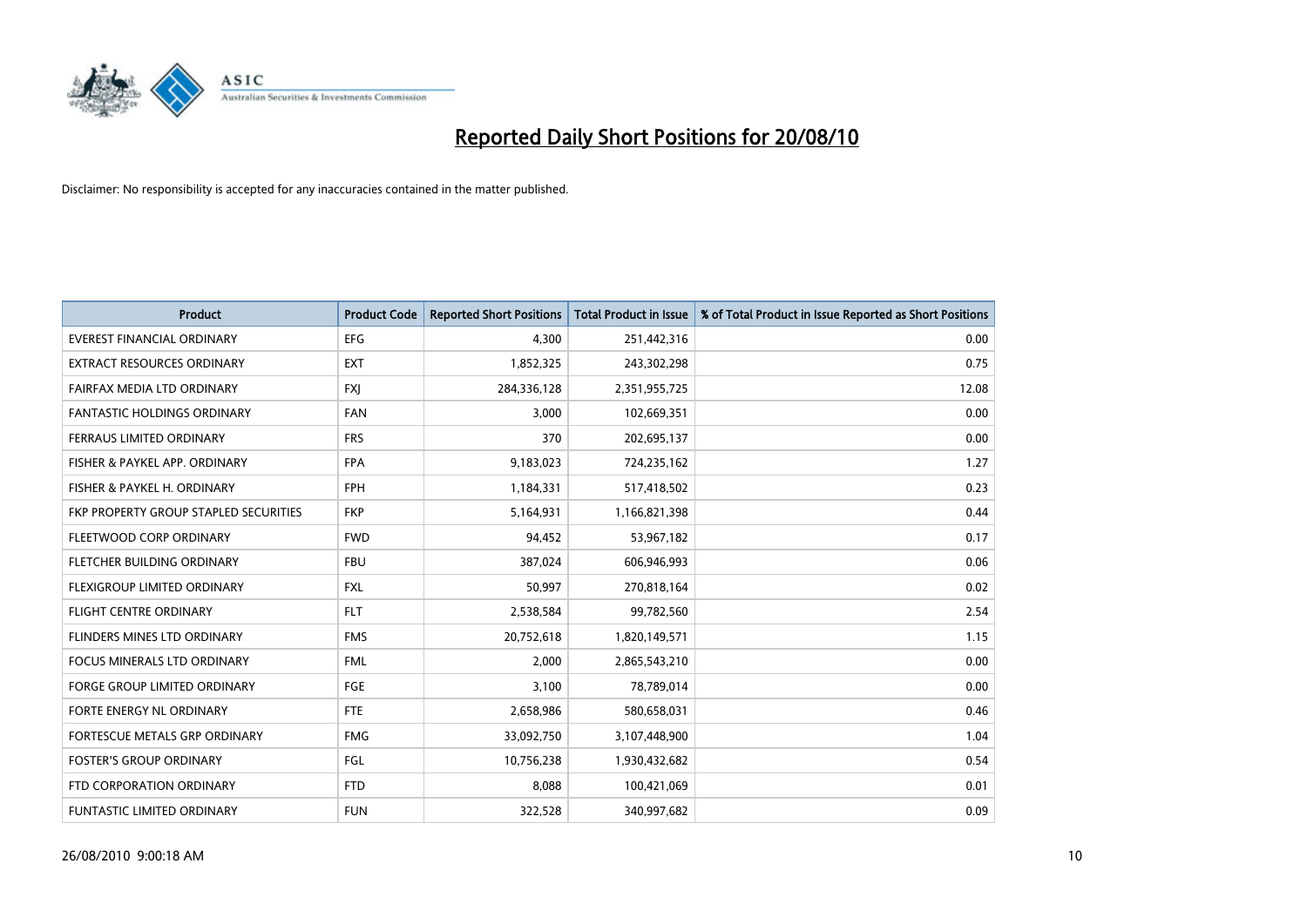

| <b>Product</b>                                   | <b>Product Code</b> | <b>Reported Short Positions</b> | <b>Total Product in Issue</b> | % of Total Product in Issue Reported as Short Positions |
|--------------------------------------------------|---------------------|---------------------------------|-------------------------------|---------------------------------------------------------|
| <b>G.U.D. HOLDINGS ORDINARY</b>                  | GUD                 | 189,489                         | 67,703,709                    | 0.27                                                    |
| <b>GALAXY RESOURCES ORDINARY</b>                 | <b>GXY</b>          | 92,453                          | 190,553,358                   | 0.05                                                    |
| <b>GEODYNAMICS LIMITED ORDINARY</b>              | GDY                 | 405,338                         | 292,840,219                   | 0.14                                                    |
| <b>GINDALBIE METALS LTD ORDINARY</b>             | <b>GBG</b>          | 7,842,579                       | 849,478,099                   | 0.91                                                    |
| <b>GIRALIA RESOURCES NL ORDINARY</b>             | <b>GIR</b>          | 284,918                         | 178,360,170                   | 0.15                                                    |
| <b>GLOBAL MINING ORDINARY</b>                    | <b>GMI</b>          | 8,951                           | 194,070,347                   | 0.00                                                    |
| <b>GLOUCESTER COAL ORDINARY</b>                  | GCL                 | 258,592                         | 81,962,133                    | 0.32                                                    |
| <b>GME RESOURCES LTD ORDINARY</b>                | <b>GME</b>          | 800                             | 302,352,750                   | 0.00                                                    |
| <b>GOLDEN GATE PETROL ORDINARY</b>               | GGP                 | 11,538                          | 975,826,623                   | 0.00                                                    |
| <b>GOLDEN WEST RESOURCE ORDINARY</b>             | <b>GWR</b>          | 1,617                           | 164,606,127                   | 0.00                                                    |
| <b>GOODMAN FIELDER. ORDINARY</b>                 | <b>GFF</b>          | 3,608,876                       | 1,380,386,438                 | 0.27                                                    |
| <b>GOODMAN GROUP STAPLED US PROHIBIT.</b>        | <b>GMG</b>          | 3,608,313                       | 6,369,751,394                 | 0.05                                                    |
| <b>GPT GROUP STAPLED SEC.</b>                    | GPT                 | 11,446,249                      | 1,855,529,431                 | 0.61                                                    |
| <b>GRAINCORP LIMITED A CLASS ORDINARY</b>        | <b>GNC</b>          | 1,486,152                       | 198,318,900                   | 0.75                                                    |
| <b>GRANGE RESOURCES, ORDINARY</b>                | GRR                 | 1,478,928                       | 1,152,077,403                 | 0.13                                                    |
| <b>GREAT SOUTHERN LTD ORDINARY</b>               | <b>GTP</b>          | 4,908,484                       | 643,234,118                   | 0.76                                                    |
| <b>GREENLAND MIN EN LTD ORDINARY</b>             | GGG                 | 42,900                          | 249,905,308                   | 0.02                                                    |
| <b>GRYPHON MINERALS LTD ORDINARY</b>             | GRY                 | 185,111                         | 241,149,590                   | 0.08                                                    |
| <b>GUINNESS PEAT GROUP. CHESS DEPOSITARY INT</b> | GPG                 | 55                              | 305,559,089                   | 0.00                                                    |
| <b>GUNNS LIMITED ORDINARY</b>                    | <b>GNS</b>          | 10,608,027                      | 806,734,892                   | 1.30                                                    |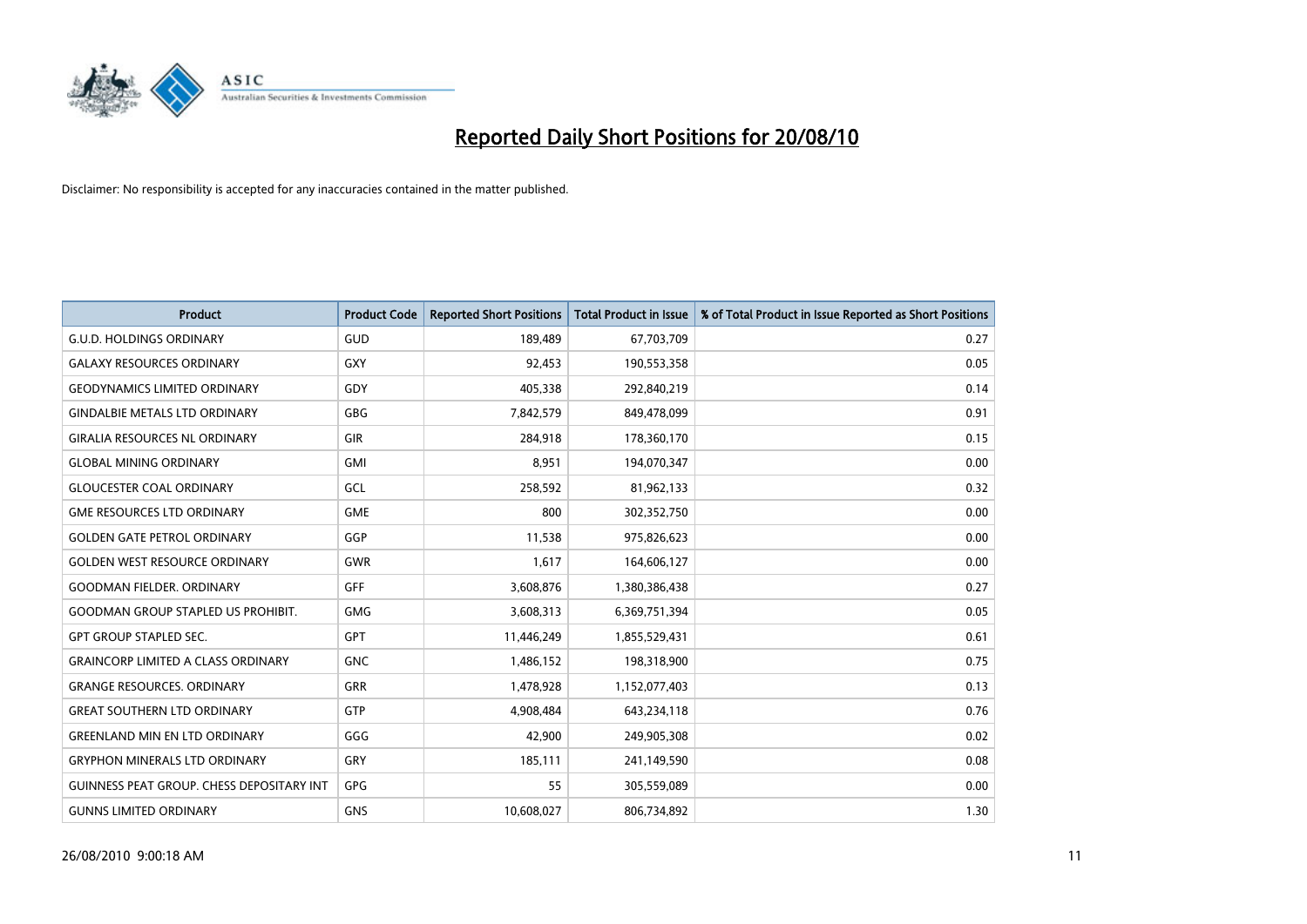

| <b>Product</b>                        | <b>Product Code</b> | <b>Reported Short Positions</b> | <b>Total Product in Issue</b> | % of Total Product in Issue Reported as Short Positions |
|---------------------------------------|---------------------|---------------------------------|-------------------------------|---------------------------------------------------------|
| <b>GWA INTERNATIONAL ORDINARY</b>     | <b>GWT</b>          | 3,894,799                       | 301,102,514                   | 1.29                                                    |
| <b>HARVEY NORMAN ORDINARY</b>         | <b>HVN</b>          | 32,248,539                      | 1,062,316,784                 | 3.01                                                    |
| <b>HASTIE GROUP LIMITED ORDINARY</b>  | <b>HST</b>          | 145,509                         | 239,716,924                   | 0.05                                                    |
| HASTINGS DIVERSIFIED STAPLED SECURITY | <b>HDF</b>          | 178,686                         | 513,336,482                   | 0.02                                                    |
| HEALTHSCOPE LIMITED ORDINARY          | <b>HSP</b>          | 2,048,606                       | 317,335,186                   | 0.64                                                    |
| <b>HEARTWARE INT INC CDI 35:1</b>     | <b>HIN</b>          | 272,008                         | 72,583,000                    | 0.37                                                    |
| <b>HENDERSON GROUP CDI 1:1</b>        | <b>HGG</b>          | 5,967,467                       | 566,751,863                   | 1.05                                                    |
| HFA HOLDINGS LIMITED ORDINARY         | <b>HFA</b>          | 1,850,937                       | 469,330,170                   | 0.39                                                    |
| HIGHLANDS PACIFIC ORDINARY            | <b>HIG</b>          | 2,382,826                       | 669,062,148                   | 0.36                                                    |
| HILLGROVE RES LTD ORDINARY            | <b>HGO</b>          | 75,729                          | 482,618,890                   | 0.02                                                    |
| HILLS INDUSTRIES LTD ORDINARY         | <b>HIL</b>          | 2,412,437                       | 248,219,660                   | 0.97                                                    |
| HORIZON OIL LIMITED ORDINARY          | <b>HZN</b>          | 2,528,482                       | 1,126,621,515                 | 0.22                                                    |
| HUNNU COAL LIMITED ORDINARY           | <b>HUN</b>          | 491                             | 109,600,002                   | 0.00                                                    |
| ICON ENERGY LIMITED ORDINARY          | <b>ICN</b>          | 324,255                         | 439,801,394                   | 0.08                                                    |
| <b>IINET LIMITED ORDINARY</b>         | <b>IIN</b>          | 1,094,448                       | 151,898,119                   | 0.72                                                    |
| <b>ILUKA RESOURCES ORDINARY</b>       | <b>ILU</b>          | 7,685,459                       | 418,700,517                   | 1.83                                                    |
| IMF (AUSTRALIA) LTD ORDINARY          | <b>IMF</b>          | 380,423                         | 122,496,819                   | 0.31                                                    |
| IMX RESOURCES LTD ORDINARY            | <b>IXR</b>          | 20,000                          | 260,252,803                   | 0.01                                                    |
| <b>INCITEC PIVOT ORDINARY</b>         | IPL                 | 8,115,931                       | 1,628,730,107                 | 0.49                                                    |
| <b>INDAGO RESOURCES LTD ORDINARY</b>  | <b>IDG</b>          | 8,179                           | 90,225,242                    | 0.01                                                    |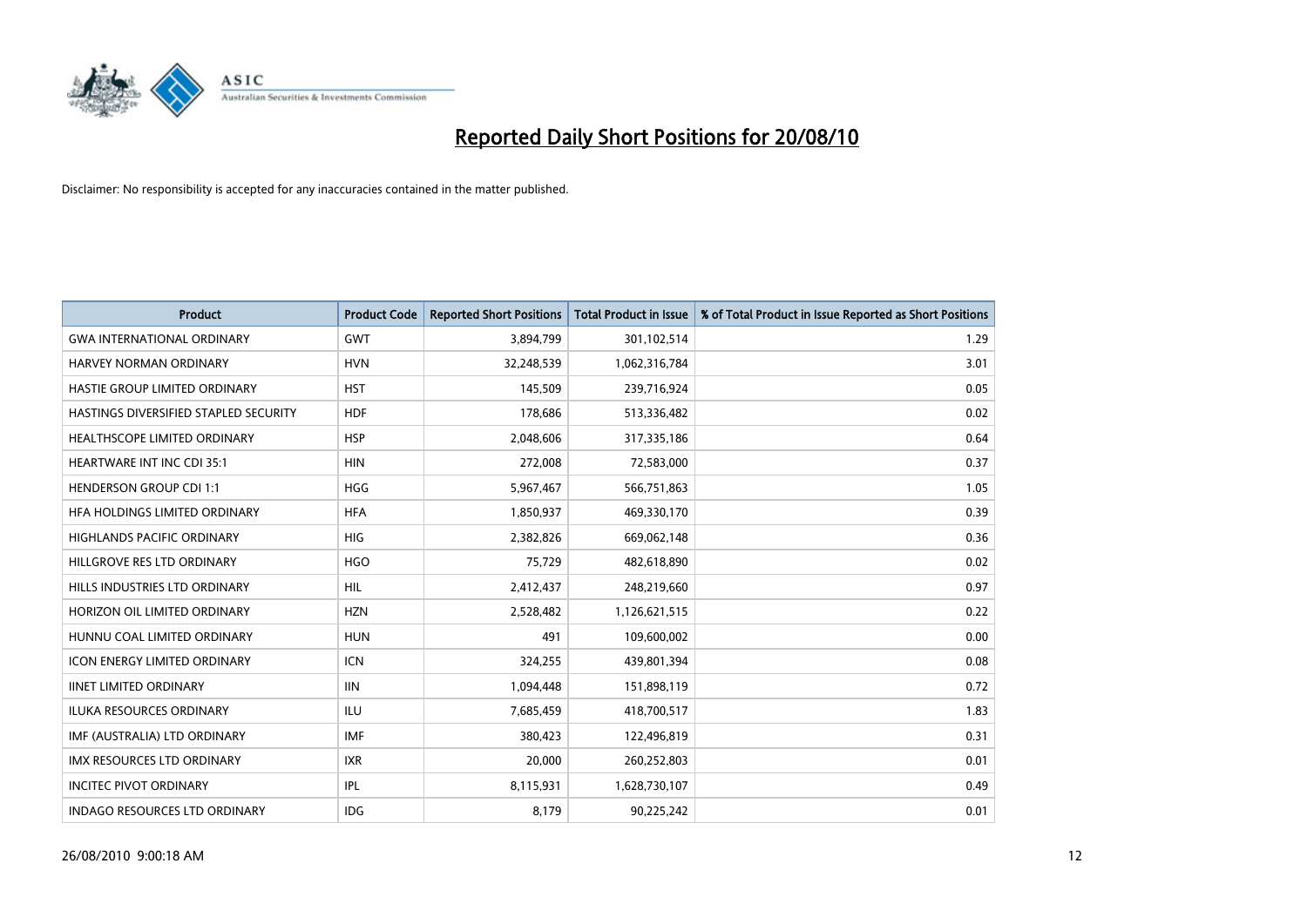

| <b>Product</b>                         | <b>Product Code</b> | <b>Reported Short Positions</b> | <b>Total Product in Issue</b> | % of Total Product in Issue Reported as Short Positions |
|----------------------------------------|---------------------|---------------------------------|-------------------------------|---------------------------------------------------------|
| <b>INDEPENDENCE GROUP ORDINARY</b>     | <b>IGO</b>          | 89,151                          | 113,813,539                   | 0.08                                                    |
| INDOPHIL RESOURCES ORDINARY            | <b>IRN</b>          | 289,850                         | 423,428,803                   | 0.06                                                    |
| <b>INDUSTREA LIMITED ORDINARY</b>      | IDL                 | 1,420,526                       | 956,668,877                   | 0.14                                                    |
| INFIGEN ENERGY STAPLED SECURITIES      | <b>IFN</b>          | 5,877,878                       | 760,374,428                   | 0.77                                                    |
| ING INDUSTRIAL FUND UNITS              | <b>IIF</b>          | 8,071,764                       | 2,592,249,647                 | 0.30                                                    |
| ING OFFICE FUND STAPLED SECURITIES     | <b>IOF</b>          | 712,832                         | 2,729,071,212                 | 0.02                                                    |
| ING RE COM GROUP STAPLED SECURITIES    | <b>ILF</b>          | 9.075                           | 441,029,194                   | 0.00                                                    |
| <b>INSURANCE AUSTRALIA ORDINARY</b>    | <b>IAG</b>          | 4,587,972                       | 2,078,994,021                 | 0.20                                                    |
| INTEGRA MINING LTD. ORDINARY           | <b>IGR</b>          | 1,680,592                       | 755,792,394                   | 0.21                                                    |
| <b>INTOLL GROUP STAPLED SECURITIES</b> | <b>ITO</b>          | 647,999                         | 2,261,732,048                 | 0.02                                                    |
| <b>INTREPID MINES ORDINARY</b>         | <b>IAU</b>          | 102,549                         | 429,946,319                   | 0.02                                                    |
| <b>INVOCARE LIMITED ORDINARY</b>       | <b>IVC</b>          | 1,072,219                       | 102,069,091                   | 1.05                                                    |
| <b>ION LIMITED ORDINARY</b>            | <b>ION</b>          | 164,453                         | 256,365,105                   | 0.06                                                    |
| <b>IOOF HOLDINGS LTD ORDINARY</b>      | <b>IFL</b>          | 1,717,805                       | 229,794,395                   | 0.73                                                    |
| <b>IRESS MARKET TECH. ORDINARY</b>     | <b>IRE</b>          | 1,510,380                       | 126,018,142                   | 1.19                                                    |
| <b>IRON ORE HOLDINGS ORDINARY</b>      | <b>IOH</b>          | 46,361                          | 135,380,683                   | 0.03                                                    |
| <b>ISHARES MSCI EAFE CDI 1:1</b>       | <b>IVE</b>          | 78.119                          | 590,400,000                   | 0.01                                                    |
| <b>ISHARES MSCI EM MKTS CDI 1:1</b>    | <b>IEM</b>          | 44,089                          | 425,700,000                   | 0.01                                                    |
| <b>ISOFT GROUP LIMITED ORDINARY</b>    | <b>ISF</b>          | 15,566,424                      | 1,060,687,508                 | 1.47                                                    |
| <b>IVANHOE AUSTRALIA ORDINARY</b>      | <b>IVA</b>          | 940.823                         | 321,055,953                   | 0.30                                                    |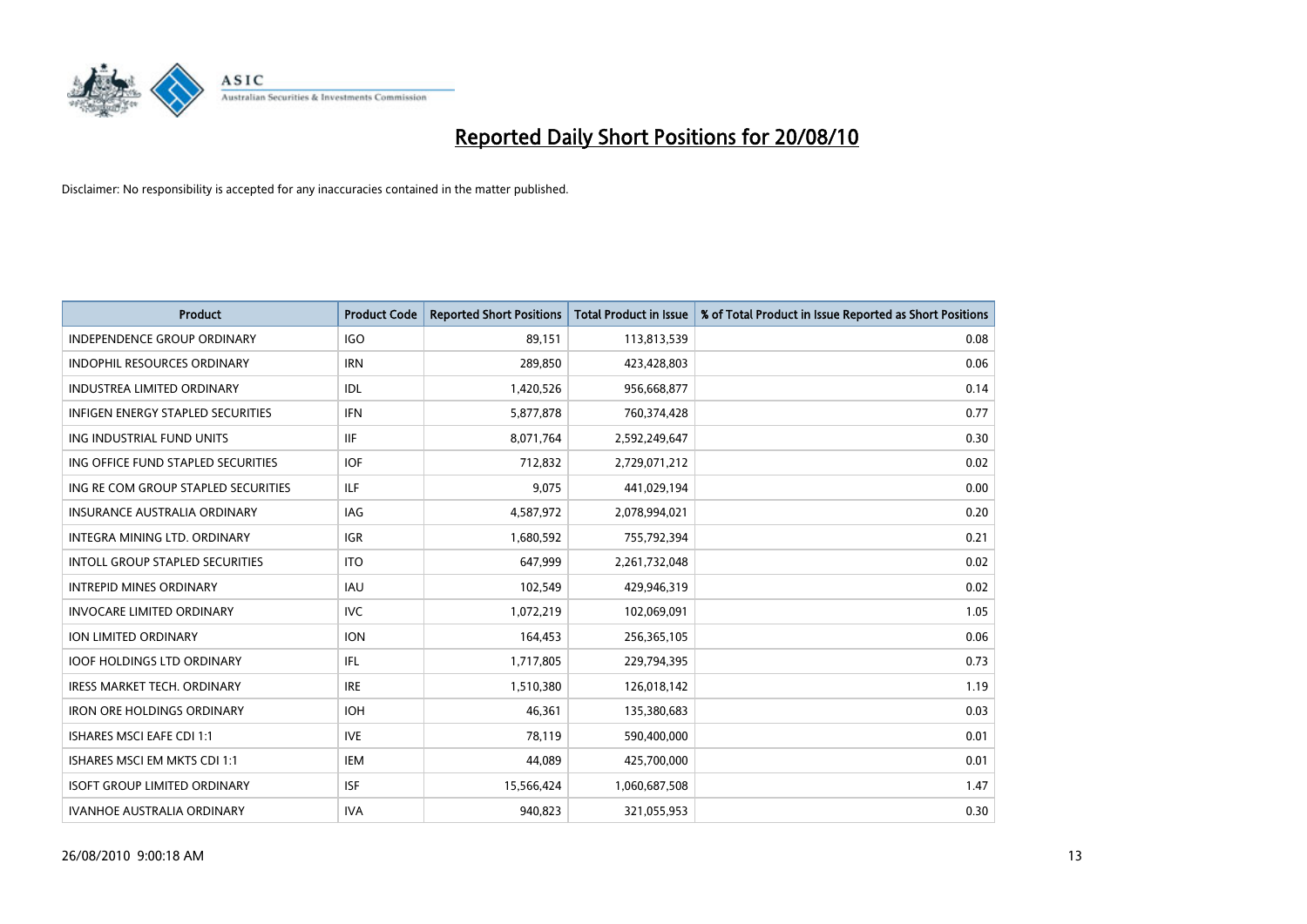

| <b>Product</b>                           | <b>Product Code</b> | <b>Reported Short Positions</b> | <b>Total Product in Issue</b> | % of Total Product in Issue Reported as Short Positions |
|------------------------------------------|---------------------|---------------------------------|-------------------------------|---------------------------------------------------------|
| <b>JABIRU METALS LTD ORDINARY</b>        | <b>JML</b>          | 490,181                         | 552,619,180                   | 0.08                                                    |
| JAMES HARDIE INDUST CHESS DEPOSITARY INT | <b>IHX</b>          | 13,763,801                      | 435,438,790                   | 3.16                                                    |
| <b>JAMESON RESOURCES ORDINARY</b>        | <b>JAL</b>          | 1,600,000                       | 63,885,910                    | 2.50                                                    |
| <b>JB HI-FI LIMITED ORDINARY</b>         | <b>IBH</b>          | 5,570,083                       | 108,611,033                   | 5.12                                                    |
| <b>KAGARA LTD ORDINARY</b>               | KZL                 | 5,317,258                       | 674,489,717                   | 0.78                                                    |
| KAROON GAS AUSTRALIA ORDINARY            | <b>KAR</b>          | 182,449                         | 177,546,198                   | 0.09                                                    |
| KATHMANDU HOLD LTD ORDINARY              | <b>KMD</b>          | 968,017                         | 200,000,000                   | 0.48                                                    |
| <b>KEYBRIDGE CAPITAL ORDINARY</b>        | <b>KBC</b>          | 5,999                           | 172,070,564                   | 0.00                                                    |
| KIMBERLEY METALS LTD ORDINARY            | <b>KBL</b>          | 2.609                           | 94,490,816                    | 0.00                                                    |
| KINGSGATE CONSOLID, ORDINARY             | <b>KCN</b>          | 354,580                         | 100,734,116                   | 0.34                                                    |
| LEIGHTON HOLDINGS ORDINARY               | LEI                 | 2,793,873                       | 300,692,299                   | 0.91                                                    |
| LEND LEASE GROUP UNIT/ORD STAPLED        | LLC                 | 402,958                         | 565,558,754                   | 0.07                                                    |
| LIHIR GOLD LIMITED. ORDINARY             | LGL                 | 14,278,102                      | 2,368,729,935                 | 0.62                                                    |
| LINC ENERGY LTD ORDINARY                 | <b>LNC</b>          | 580,260                         | 494,947,572                   | 0.12                                                    |
| LYNAS CORPORATION ORDINARY               | <b>LYC</b>          | 15,742,423                      | 1,656,249,093                 | 0.94                                                    |
| MAC SERVICES (THE) ORDINARY              | <b>MSL</b>          | 3,529                           | 165,966,692                   | 0.00                                                    |
| MACARTHUR COAL ORDINARY                  | <b>MCC</b>          | 648,510                         | 254,333,109                   | 0.25                                                    |
| <b>MACMAHON HOLDINGS ORDINARY</b>        | <b>MAH</b>          | 7,721,912                       | 733,711,705                   | 1.05                                                    |
| MACO ATLAS ROADS GRP ORDINARY STAPLED    | <b>MOA</b>          | 3,630,291                       | 452,345,907                   | 0.81                                                    |
| MACQUARIE GROUP LTD ORDINARY             | <b>MOG</b>          | 5,664,086                       | 345,601,301                   | 1.64                                                    |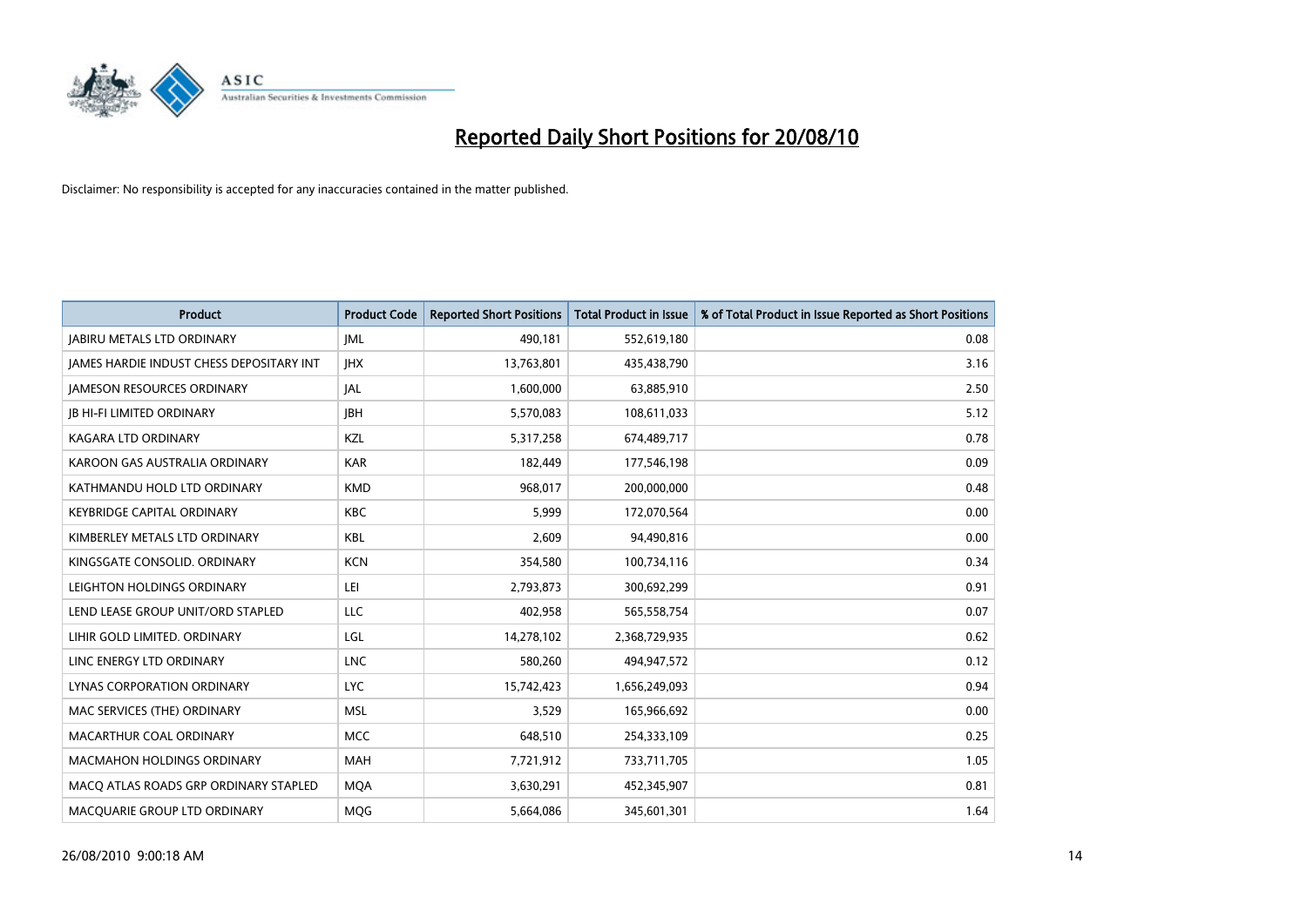

| <b>Product</b>                   | <b>Product Code</b> | <b>Reported Short Positions</b> | <b>Total Product in Issue</b> | % of Total Product in Issue Reported as Short Positions |
|----------------------------------|---------------------|---------------------------------|-------------------------------|---------------------------------------------------------|
| <b>MANTRA RESOURCES ORDINARY</b> | <b>MRU</b>          | 15,516                          | 130,229,188                   | 0.01                                                    |
| MAP GROUP STAPLED US PROHIBIT.   | <b>MAP</b>          | 8,462,101                       | 1,861,210,782                 | 0.43                                                    |
| <b>MARION ENERGY ORDINARY</b>    | <b>MAE</b>          | 374,994                         | 429,822,043                   | 0.09                                                    |
| MCPHERSON'S LTD ORDINARY         | <b>MCP</b>          | 8,228                           | 71,651,758                    | 0.01                                                    |
| MEDUSA MINING LTD ORDINARY       | <b>MML</b>          | 92,028                          | 187,584,911                   | 0.04                                                    |
| MELBOURNE IT LIMITED ORDINARY    | MLB                 | 153,610                         | 79,572,767                    | 0.19                                                    |
| MEO AUSTRALIA LTD ORDINARY       | <b>MEO</b>          | 257,313                         | 477,220,955                   | 0.05                                                    |
| MERMAID MARINE ORDINARY          | <b>MRM</b>          | 222,264                         | 186,884,825                   | 0.11                                                    |
| MESOBLAST LIMITED ORDINARY       | <b>MSB</b>          | 461                             | 154,880,556                   | 0.00                                                    |
| METALS X LIMITED ORDINARY        | <b>MLX</b>          | 326,940                         | 1,365,661,782                 | 0.03                                                    |
| METCASH LIMITED ORDINARY         | <b>MTS</b>          | 17,274,252                      | 767,055,221                   | 2.24                                                    |
| METGASCO LIMITED ORDINARY        | <b>MEL</b>          | 235,435                         | 250,803,468                   | 0.09                                                    |
| MICLYN EXP OFFSHR ORDINARY       | <b>MIO</b>          | 199,999                         | 271,700,000                   | 0.07                                                    |
| MINARA RESOURCES ORDINARY        | <b>MRE</b>          | 3,200,964                       | 1,167,783,517                 | 0.26                                                    |
| MINCOR RESOURCES NL ORDINARY     | <b>MCR</b>          | 585,544                         | 200,184,686                   | 0.28                                                    |
| MINERAL DEPOSITS ORDINARY        | <b>MDL</b>          | 1,023,825                       | 580,576,525                   | 0.16                                                    |
| MINERAL RESOURCES. ORDINARY      | <b>MIN</b>          | 330,512                         | 166,853,768                   | 0.19                                                    |
| MIRABELA NICKEL LTD ORDINARY     | <b>MBN</b>          | 6,932,864                       | 367, 162, 725                 | 1.87                                                    |
| MIRVAC GROUP STAPLED SECURITIES  | <b>MGR</b>          | 3,597,145                       | 3,415,314,823                 | 0.10                                                    |
| MITCHELL COMMUNITCA. ORDINARY    | <b>MCU</b>          | 30,257                          | 301,761,208                   | 0.01                                                    |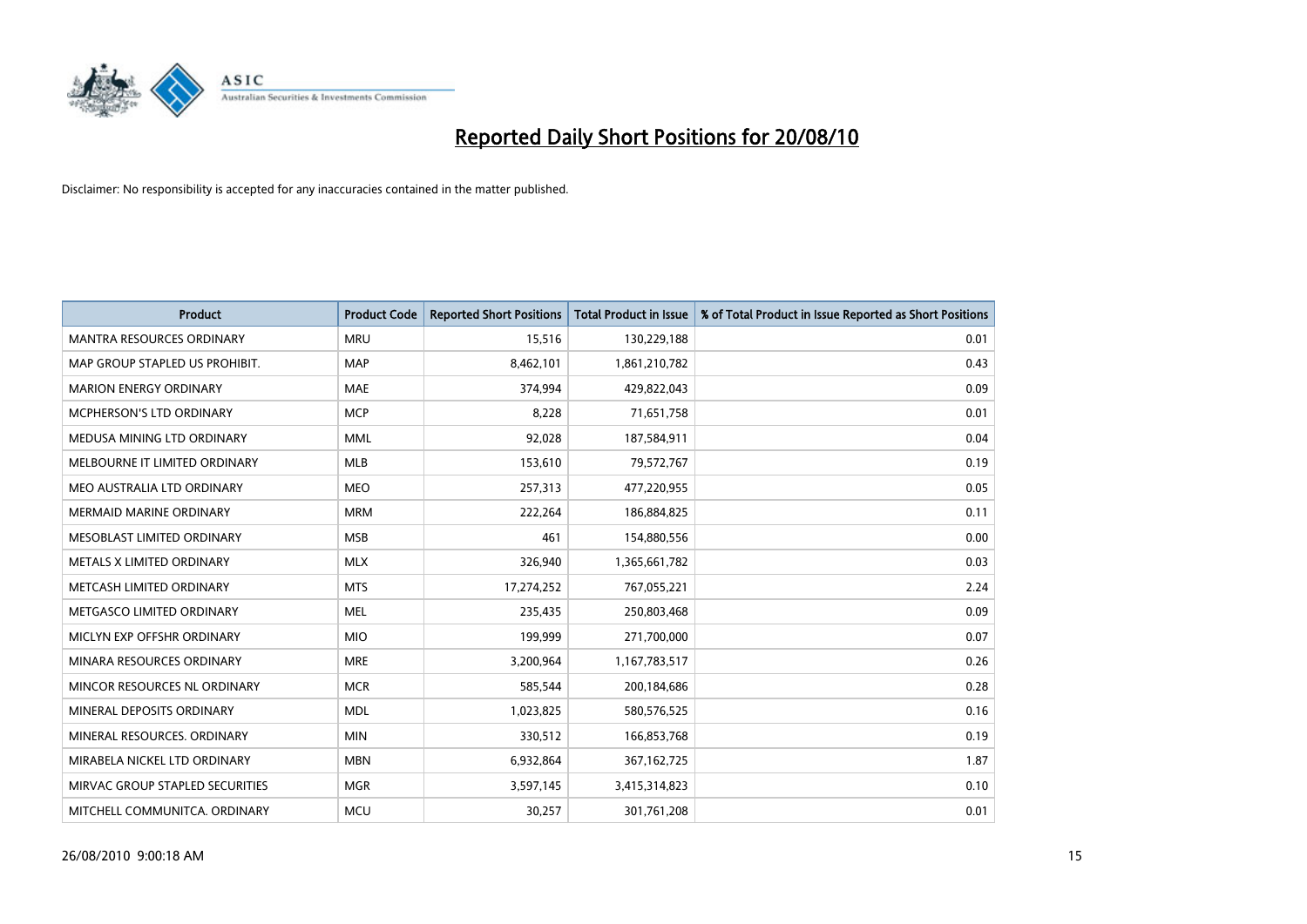

| <b>Product</b>                    | <b>Product Code</b> | <b>Reported Short Positions</b> | <b>Total Product in Issue</b> | % of Total Product in Issue Reported as Short Positions |
|-----------------------------------|---------------------|---------------------------------|-------------------------------|---------------------------------------------------------|
| <b>MOLOPO ENERGY LTD ORDINARY</b> | <b>MPO</b>          | 235,499                         | 250,972,584                   | 0.10                                                    |
| MONADELPHOUS GROUP ORDINARY       | <b>MND</b>          | 1,335,061                       | 86,459,327                    | 1.54                                                    |
| MOSAIC OIL NL ORDINARY            | <b>MOS</b>          | 41,742                          | 821,710,775                   | 0.01                                                    |
| <b>MOUNT GIBSON IRON ORDINARY</b> | <b>MGX</b>          | 2,160,131                       | 1,079,570,693                 | 0.19                                                    |
| MURCHISON METALS LTD ORDINARY     | <b>MMX</b>          | 2,849,675                       | 435,384,268                   | 0.65                                                    |
| MYER HOLDINGS LTD ORDINARY        | <b>MYR</b>          | 14,055,604                      | 581,517,884                   | 2.41                                                    |
| <b>MYSTATE LIMITED ORDINARY</b>   | <b>MYS</b>          | 1,400                           | 67,411,055                    | 0.00                                                    |
| NATIONAL AUST, BANK ORDINARY      | <b>NAB</b>          | 8,370,142                       | 2,133,245,479                 | 0.38                                                    |
| NAVITAS LIMITED ORDINARY          | <b>NVT</b>          | 841,332                         | 342,361,526                   | 0.24                                                    |
| NEPTUNE MARINE ORDINARY           | <b>NMS</b>          | 961,423                         | 429,842,672                   | 0.21                                                    |
| NEW HOPE CORPORATION ORDINARY     | <b>NHC</b>          | 336,354                         | 830,230,549                   | 0.04                                                    |
| NEWCREST MINING ORDINARY          | <b>NCM</b>          | 27,362,979                      | 483,499,363                   | 5.66                                                    |
| NEWS CORP A NON-VOTING CDI        | <b>NWSLV</b>        | 499,805                         | 1,824,472,286                 | 0.02                                                    |
| NEWS CORP B VOTING CDI            | <b>NWS</b>          | 7,409,535                       | 798,520,953                   | 0.92                                                    |
| NEXBIS LIMITED ORDINARY           | <b>NBS</b>          | 63,733                          | 498,972,940                   | 0.01                                                    |
| NEXUS ENERGY LIMITED ORDINARY     | <b>NXS</b>          | 5,003,660                       | 988,257,304                   | 0.49                                                    |
| NIB HOLDINGS LIMITED ORDINARY     | <b>NHF</b>          | 465,586                         | 495,431,427                   | 0.09                                                    |
| NICK SCALI LIMITED ORDINARY       | <b>NCK</b>          | 35,846                          | 81,000,000                    | 0.04                                                    |
| NIDO PETROLEUM ORDINARY           | <b>NDO</b>          | 8,133,131                       | 1,080,658,378                 | 0.75                                                    |
| NKWE PLATINUM 10C US COMMON       | <b>NKP</b>          | 55,766                          | 559,451,184                   | 0.01                                                    |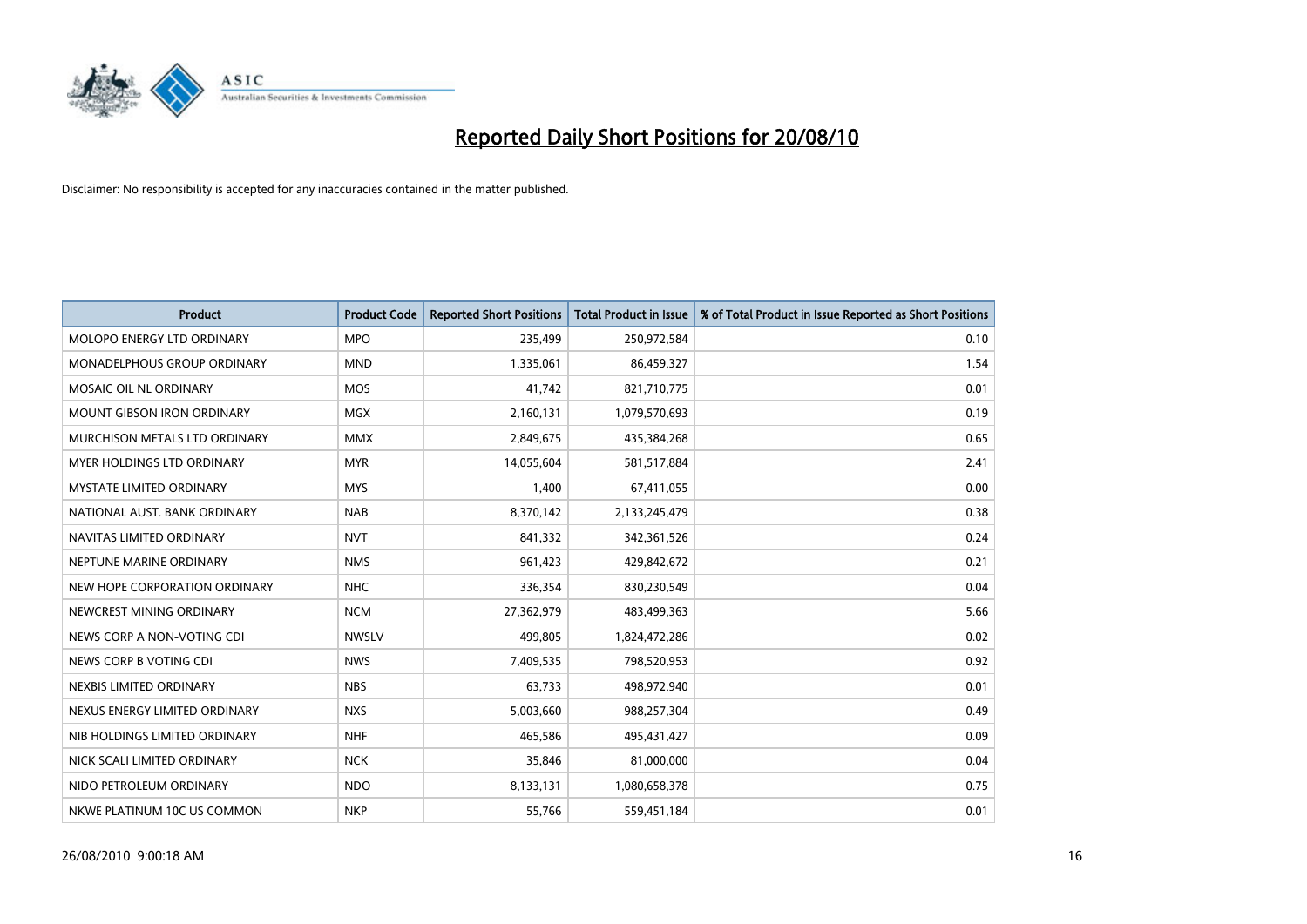

| <b>Product</b>                        | <b>Product Code</b> | <b>Reported Short Positions</b> | <b>Total Product in Issue</b> | % of Total Product in Issue Reported as Short Positions |
|---------------------------------------|---------------------|---------------------------------|-------------------------------|---------------------------------------------------------|
| NORTHERN CREST ORDINARY               | <b>NOC</b>          | 24,345                          | 116,074,781                   | 0.02                                                    |
| NORTHERN IRON LTD ORDINARY            | <b>NFE</b>          | 820,124                         | 292,204,786                   | 0.26                                                    |
| NRW HOLDINGS LIMITED ORDINARY         | <b>NWH</b>          | 130,861                         | 251,223,000                   | 0.04                                                    |
| NUFARM LIMITED ORDINARY               | <b>NUF</b>          | 2,925,366                       | 261,775,731                   | 1.12                                                    |
| OAKTON LIMITED ORDINARY               | <b>OKN</b>          | 521,364                         | 91,997,235                    | 0.56                                                    |
| OCEANAGOLD CORP. CHESS DEPOSITARY INT | <b>OGC</b>          | 521,746                         | 228,198,170                   | 0.23                                                    |
| OCEANIA CAPITAL LTD ORDINARY          | <b>OCP</b>          | 2,500                           | 91,921,295                    | 0.00                                                    |
| OIL SEARCH LTD ORDINARY               | <b>OSH</b>          | 6,807,061                       | 1,308,279,222                 | 0.49                                                    |
| OM HOLDINGS LIMITED ORDINARY          | <b>OMH</b>          | 916,539                         | 498,485,150                   | 0.18                                                    |
| <b>ONESTEEL LIMITED ORDINARY</b>      | <b>OST</b>          | 5,753,447                       | 1,331,583,166                 | 0.41                                                    |
| ORICA LIMITED ORDINARY                | ORI                 | 1,676,655                       | 362,100,430                   | 0.45                                                    |
| <b>ORIGIN ENERGY ORDINARY</b>         | <b>ORG</b>          | 2,479,568                       | 880,731,872                   | 0.27                                                    |
| OTTO ENERGY LIMITED ORDINARY          | <b>OEL</b>          | 109,204                         | 1,134,540,071                 | 0.01                                                    |
| OZ MINERALS ORDINARY                  | OZL                 | 70,319,642                      | 3,121,339,730                 | 2.24                                                    |
| <b>PACIFIC BRANDS ORDINARY</b>        | PBG                 | 8,199,935                       | 931,386,248                   | 0.89                                                    |
| PALADIN ENERGY LTD ORDINARY           | <b>PDN</b>          | 19,972,977                      | 717,892,802                   | 2.77                                                    |
| PAN PACIFIC PETROL. ORDINARY          | PPP                 | 218,062                         | 588,612,110                   | 0.03                                                    |
| PANAUST LIMITED ORDINARY              | <b>PNA</b>          | 13,291,858                      | 2,954,125,529                 | 0.44                                                    |
| PANORAMIC RESOURCES ORDINARY          | PAN                 | 81,408                          | 205,262,842                   | 0.04                                                    |
| PAPERLINX LIMITED ORDINARY            | <b>PPX</b>          | 17,992,768                      | 603,580,761                   | 2.97                                                    |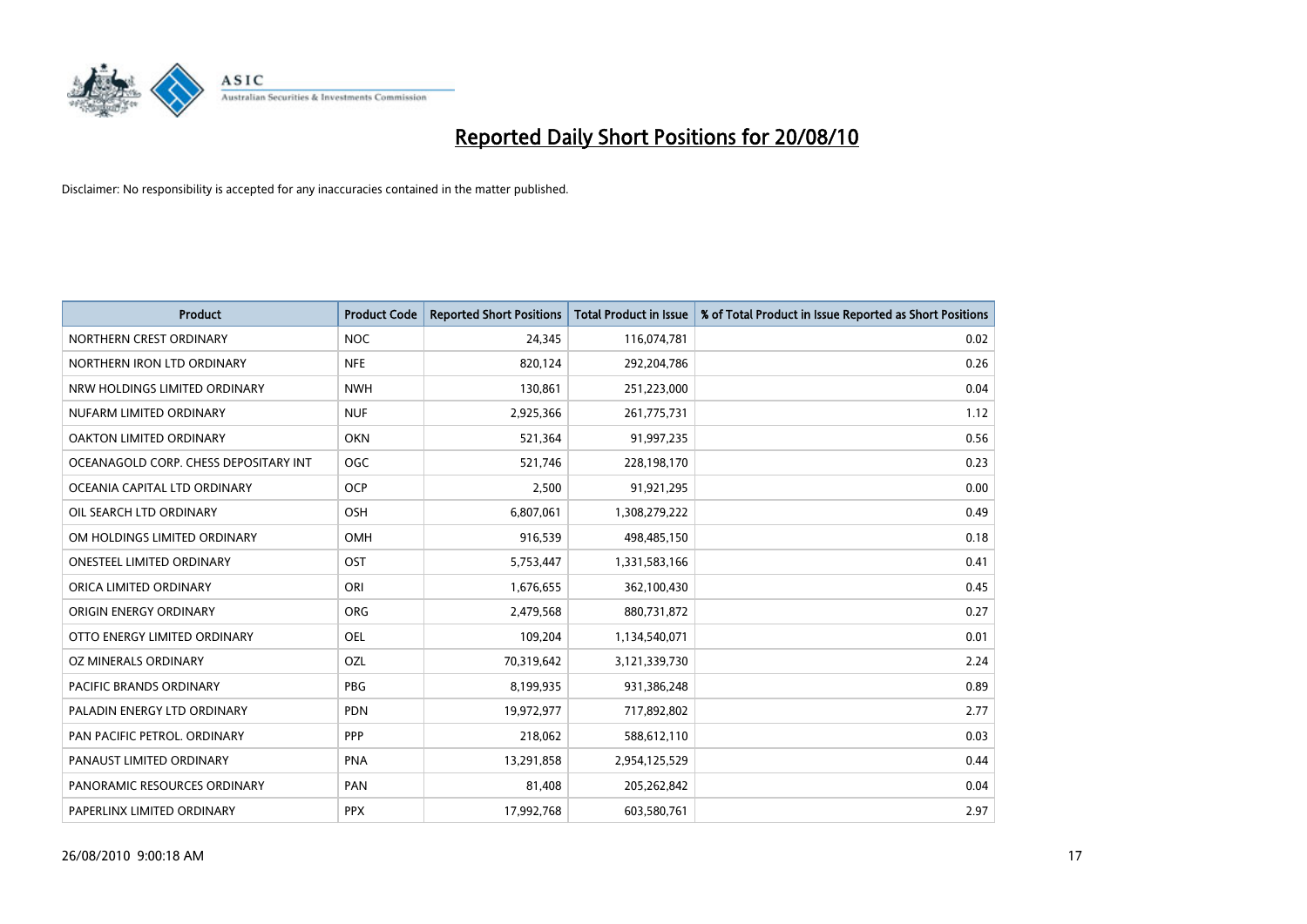

| <b>Product</b>                          | <b>Product Code</b> | <b>Reported Short Positions</b> | Total Product in Issue | % of Total Product in Issue Reported as Short Positions |
|-----------------------------------------|---------------------|---------------------------------|------------------------|---------------------------------------------------------|
| PAPERLINX SPS TRUST STEP UP PERP. PREF. | <b>PXUPA</b>        | 5,000                           | 2,850,000              | 0.18                                                    |
| PATTIES FOODS LTD ORDINARY              | PFL                 |                                 | 138,908,853            | 0.00                                                    |
| PEET LIMITED ORDINARY                   | <b>PPC</b>          | 605,362                         | 300,681,486            | 0.20                                                    |
| PENINSULA MINERALS ORDINARY             | <b>PEN</b>          | 5,000                           | 1,629,749,898          | 0.00                                                    |
| PERILYA LIMITED ORDINARY                | PEM                 | 1,013,854                       | 526,075,563            | 0.19                                                    |
| PERPETUAL LIMITED ORDINARY              | PPT                 | 2,400,610                       | 43,417,478             | 5.53                                                    |
| PERSEUS MINING LTD ORDINARY             | PRU                 | 142,105                         | 421,282,088            | 0.03                                                    |
| PETSEC ENERGY ORDINARY                  | <b>PSA</b>          | 223,332                         | 231,283,622            | 0.10                                                    |
| PHARMAXIS LTD ORDINARY                  | <b>PXS</b>          | 1,185,345                       | 225,721,734            | 0.53                                                    |
| PHOTON GROUP LTD ORDINARY               | PGA                 | 1,150,366                       | 187,440,645            | 0.61                                                    |
| PIKE RIVER COAL ORDINARY                | <b>PRC</b>          | 376,320                         | 405,301,433            | 0.09                                                    |
| PLATINUM ASSET ORDINARY                 | <b>PTM</b>          | 3,531,237                       | 561,347,878            | 0.61                                                    |
| PLATINUM AUSTRALIA ORDINARY             | <b>PLA</b>          | 5,769,082                       | 321,130,521            | 1.79                                                    |
| PLATINUM CAPITAL LTD ORDINARY           | <b>PMC</b>          |                                 | 162,258,814            | 0.00                                                    |
| PMP LIMITED ORDINARY                    | PMP                 | 1,234,103                       | 335,338,483            | 0.36                                                    |
| PORT BOUVARD LIMITED ORDINARY           | PBD                 | 6,754                           | 593,868,295            | 0.00                                                    |
| PREMIER INVESTMENTS ORDINARY            | <b>PMV</b>          | 144,242                         | 155,030,045            | 0.10                                                    |
| PRIMARY HEALTH CARE ORDINARY            | <b>PRY</b>          | 8,598,567                       | 491,428,342            | 1.75                                                    |
| PRIME INFR GROUP. STAPLED SECURITIES    | PIH                 | 1,073,858                       | 351,776,795            | 0.30                                                    |
| PRIME MEDIA GRP LTD ORDINARY            | <b>PRT</b>          | 214,189                         | 366,330,303            | 0.06                                                    |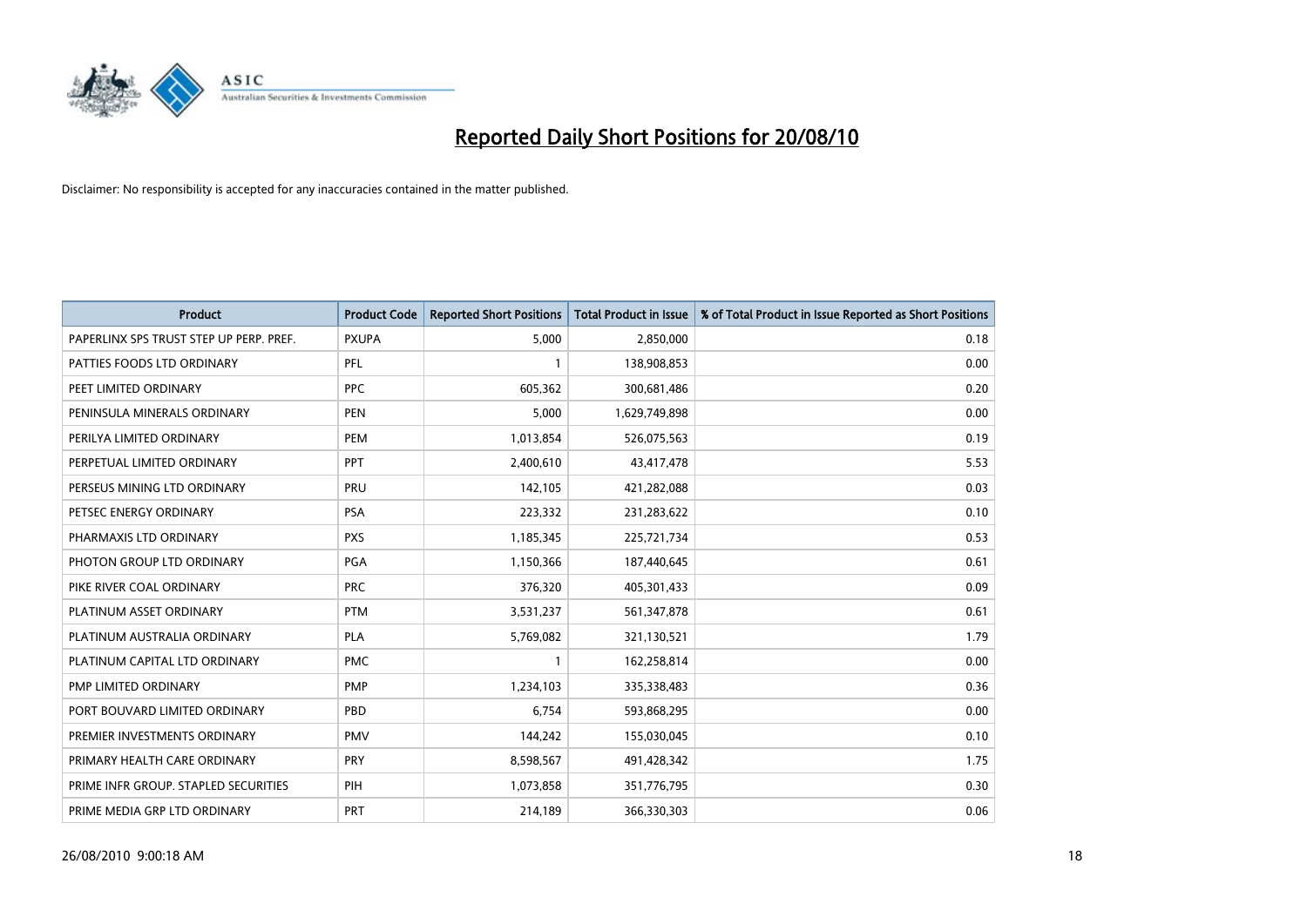

| <b>Product</b>                      | <b>Product Code</b> | <b>Reported Short Positions</b> | Total Product in Issue | % of Total Product in Issue Reported as Short Positions |
|-------------------------------------|---------------------|---------------------------------|------------------------|---------------------------------------------------------|
| PRIMEAG AUSTRALIA ORDINARY          | PAG                 | 377,725                         | 150,569,976            | 0.26                                                    |
| PROGEN PHARMACEUTIC ORDINARY        | PGL                 | 151,596                         | 24,709,097             | 0.61                                                    |
| PROGRAMMED ORDINARY                 | <b>PRG</b>          | 373,997                         | 118,169,908            | 0.32                                                    |
| PSIVIDA CORP CDI 1:1                | <b>PVA</b>          | 6,878                           | 7,849,757              | 0.09                                                    |
| <b>QANTAS AIRWAYS ORDINARY</b>      | QAN                 | 29,639,294                      | 2,265,123,620          | 1.30                                                    |
| OBE INSURANCE GROUP ORDINARY        | <b>QBE</b>          | 20,433,912                      | 1,035,071,131          | 1.95                                                    |
| RAMELIUS RESOURCES ORDINARY         | <b>RMS</b>          | 12,533                          | 291,200,265            | 0.00                                                    |
| RAMSAY HEALTH CARE ORDINARY         | <b>RHC</b>          | 1,785,529                       | 202,081,252            | 0.86                                                    |
| RANGE RESOURCES LTD ORDINARY        | <b>RRS</b>          | 1,250,000                       | 1,052,019,983          | 0.12                                                    |
| <b>RCR TOMLINSON ORDINARY</b>       | <b>RCR</b>          | 68,067                          | 131,860,172            | 0.05                                                    |
| <b>REA GROUP ORDINARY</b>           | <b>REA</b>          | 3,358                           | 128,439,366            | 0.00                                                    |
| <b>RED FORK ENERGY ORDINARY</b>     | <b>RFE</b>          | 7,696                           | 139,535,000            | 0.01                                                    |
| REDFLEX HOLDINGS ORDINARY           | <b>RDF</b>          | 22,076                          | 110,010,757            | 0.02                                                    |
| REED RESOURCES LTD ORDINARY         | <b>RDR</b>          | 268,205                         | 192,271,768            | 0.14                                                    |
| <b>REGIS RESOURCES ORDINARY</b>     | <b>RRL</b>          | 241,115                         | 414,452,125            | 0.05                                                    |
| <b>RESMED INC BONUS CDI DEF</b>     | <b>RMDBN</b>        | 1,026,441                       | 760,000,000            | 0.13                                                    |
| RESMED INC CDI 10:1                 | <b>RMD</b>          | 5,180,940                       | 772,670,160            | 0.66                                                    |
| RESOLUTE MINING ORDINARY            | <b>RSG</b>          | 473,158                         | 392,736,732            | 0.13                                                    |
| <b>RESOURCE GENERATION ORDINARY</b> | <b>RES</b>          | 157,911                         | 164,412,477            | 0.10                                                    |
| REVERSE CORP LIMITED ORDINARY       | <b>REF</b>          | 25,141                          | 92,382,175             | 0.03                                                    |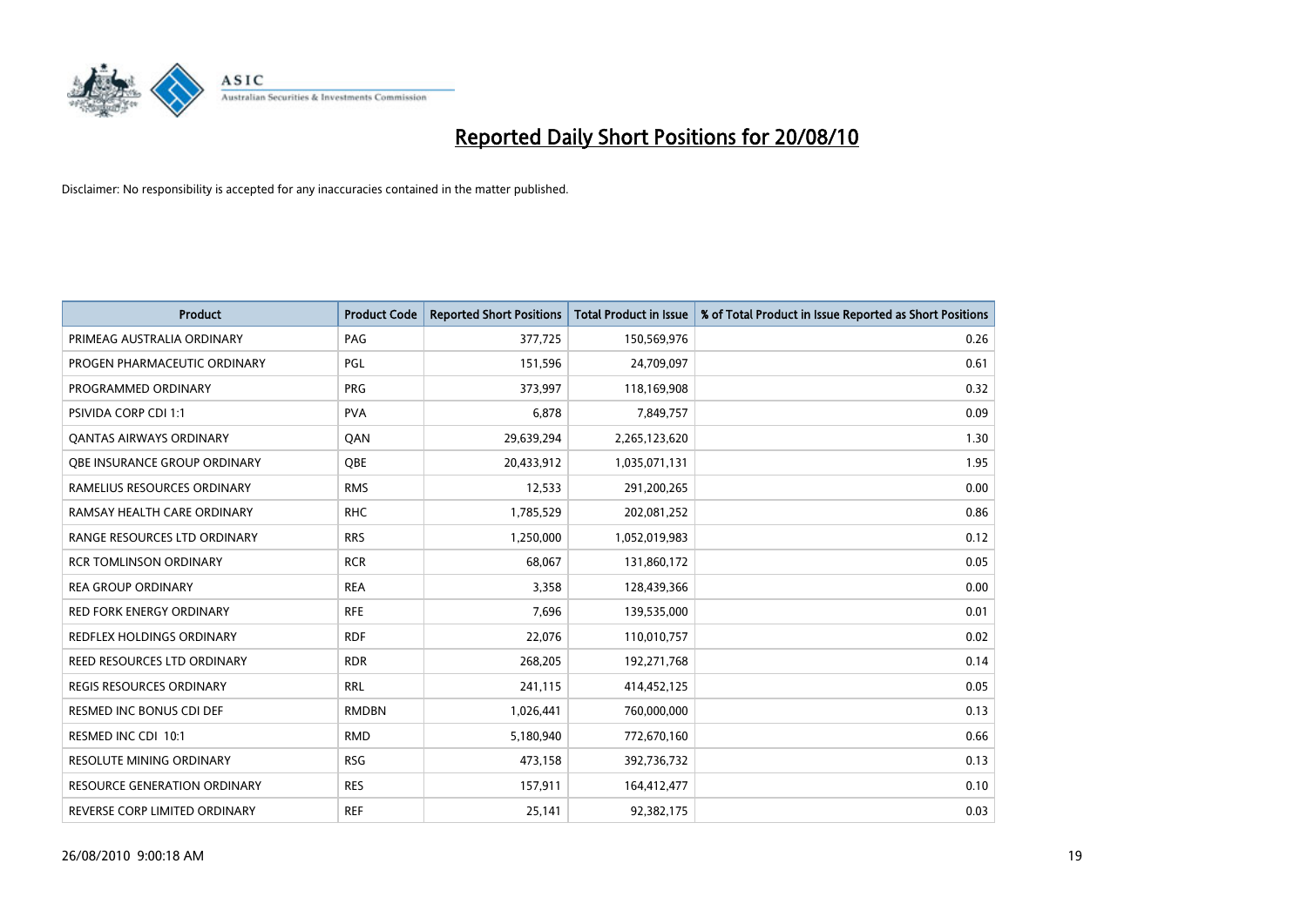

| <b>Product</b>                | <b>Product Code</b> | <b>Reported Short Positions</b> | Total Product in Issue | % of Total Product in Issue Reported as Short Positions |
|-------------------------------|---------------------|---------------------------------|------------------------|---------------------------------------------------------|
| <b>RHG LIMITED ORDINARY</b>   | <b>RHG</b>          | 13,020                          | 317,910,688            | 0.00                                                    |
| RIDLEY CORPORATION ORDINARY   | <b>RIC</b>          | 53,937                          | 307,817,071            | 0.02                                                    |
| RIO TINTO LIMITED ORDINARY    | <b>RIO</b>          | 14,281,379                      | 606,831,240            | 2.35                                                    |
| RIVERCITY MOTORWAY STAPLED    | <b>RCY</b>          | 4,204,803                       | 957,010,115            | 0.43                                                    |
| RIVERSDALE MINING ORDINARY    | <b>RIV</b>          | 274,694                         | 236,013,688            | 0.11                                                    |
| ROC OIL COMPANY ORDINARY      | <b>ROC</b>          | 1,484,351                       | 713,154,560            | 0.21                                                    |
| SAI GLOBAL LIMITED ORDINARY   | SAI                 | 46,925                          | 192,253,351            | 0.02                                                    |
| SALMAT LIMITED ORDINARY       | <b>SLM</b>          | 95,615                          | 159,131,983            | 0.06                                                    |
| SANDFIRE RESOURCES ORDINARY   | <b>SFR</b>          | 39,181                          | 131,534,760            | 0.03                                                    |
| SANTOS LTD ORDINARY           | <b>STO</b>          | 2,238,817                       | 832,568,323            | 0.25                                                    |
| SARACEN MINERAL ORDINARY      | <b>SAR</b>          | 106,424                         | 491,818,083            | 0.02                                                    |
| SEDGMAN LIMITED ORDINARY      | <b>SDM</b>          | 150,000                         | 205,986,681            | 0.07                                                    |
| SEEK LIMITED ORDINARY         | <b>SEK</b>          | 4,892,409                       | 336,584,488            | 1.43                                                    |
| SENETAS CORPORATION ORDINARY  | <b>SEN</b>          | 756,999                         | 461,522,263            | 0.16                                                    |
| SERVCORP LIMITED ORDINARY     | SRV                 | 104,655                         | 98,440,807             | 0.10                                                    |
| SERVICE STREAM ORDINARY       | <b>SSM</b>          | 344,663                         | 283,418,867            | 0.12                                                    |
| SEVEN GROUP HOLDINGS ORDINARY | <b>SVW</b>          | 1,205,825                       | 305,410,281            | 0.39                                                    |
| SIGMA PHARMACEUTICAL ORDINARY | SIP                 | 9,497,901                       | 1,178,626,572          | 0.80                                                    |
| SILEX SYSTEMS ORDINARY        | <b>SLX</b>          | 175,580                         | 149,506,391            | 0.11                                                    |
| SILVER LAKE RESOURCE ORDINARY | <b>SLR</b>          | 111,037                         | 178,757,838            | 0.07                                                    |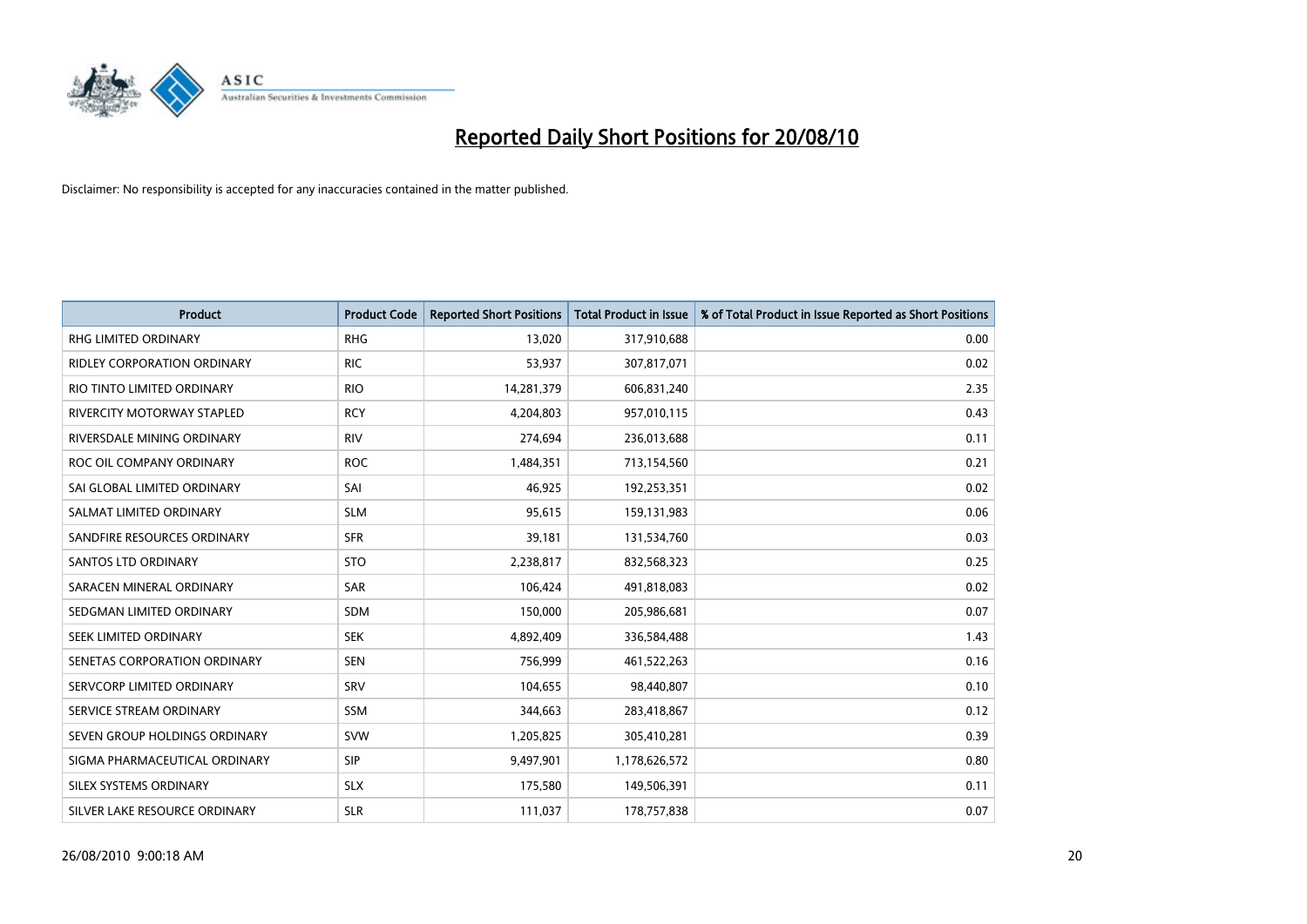

| <b>Product</b>                           | <b>Product Code</b> | <b>Reported Short Positions</b> | <b>Total Product in Issue</b> | % of Total Product in Issue Reported as Short Positions |
|------------------------------------------|---------------------|---------------------------------|-------------------------------|---------------------------------------------------------|
| SIMS METAL MGMT LTD ORDINARY             | SGM                 | 2,021,225                       | 203,891,295                   | 1.00                                                    |
| SINGAPORE TELECOMM. CHESS DEPOSITARY INT | SGT                 | 5,030,131                       | 404,134,884                   | 1.26                                                    |
| SKILLED GROUP LTD ORDINARY               | <b>SKE</b>          | 100,375                         | 190,738,408                   | 0.05                                                    |
| SKY CITY ENTERTAIN. ORDINARY             | <b>SKC</b>          | 7,238,269                       | 575,114,687                   | 1.26                                                    |
| <b>SKY NETWORK ORDINARY</b>              | <b>SKT</b>          | 867,690                         | 389,139,785                   | 0.22                                                    |
| SMS MANAGEMENT, ORDINARY                 | <b>SMX</b>          | 12,136                          | 67,182,500                    | 0.02                                                    |
| SONIC HEALTHCARE ORDINARY                | <b>SHL</b>          | 4,152,749                       | 388,429,875                   | 1.06                                                    |
| SOUL PATTINSON (W.H) ORDINARY            | SOL                 | 967                             | 238,640,580                   | 0.00                                                    |
| SP AUSNET STAPLED SECURITIES             | <b>SPN</b>          | 5,872,710                       | 2,748,353,504                 | 0.21                                                    |
| SPARK INFRASTRUCTURE STAPLED SECURITIES  | SKI                 | 6,536,462                       | 1,031,911,394                 | 0.63                                                    |
| SPDR 200 FUND ETF UNITS                  | STW                 | 3,807                           | 59,128,081                    | 0.01                                                    |
| SPECIALTY FASHION ORDINARY               | <b>SFH</b>          | 1,662,125                       | 190,964,693                   | 0.88                                                    |
| SPHERE MINERALS LTD ORDINARY             | <b>SPH</b>          | 75,000                          | 171,348,151                   | 0.04                                                    |
| SPOTLESS GROUP LTD ORDINARY              | <b>SPT</b>          | 846.898                         | 259,309,656                   | 0.32                                                    |
| ST BARBARA LIMITED ORDINARY              | SBM                 | 28,347,414                      | 1,953,168,407                 | 1.45                                                    |
| STAGING CONNECTIONS ORDINARY             | <b>STG</b>          | 2,917,189                       | 783,175,134                   | 0.37                                                    |
| STH AMERICAN COR LTD ORDINARY            | SAY                 | 9,200                           | 206,832,027                   | 0.00                                                    |
| STHN CROSS MEDIA ORDINARY                | <b>SXL</b>          | 193,642                         | 378,827,750                   | 0.05                                                    |
| STOCKLAND UNITS/ORD STAPLED              | SGP                 | 14,179,371                      | 2,383,036,717                 | 0.58                                                    |
| STRAITS RESOURCES ORDINARY               | SRL                 | 3,398,748                       | 255,203,613                   | 1.33                                                    |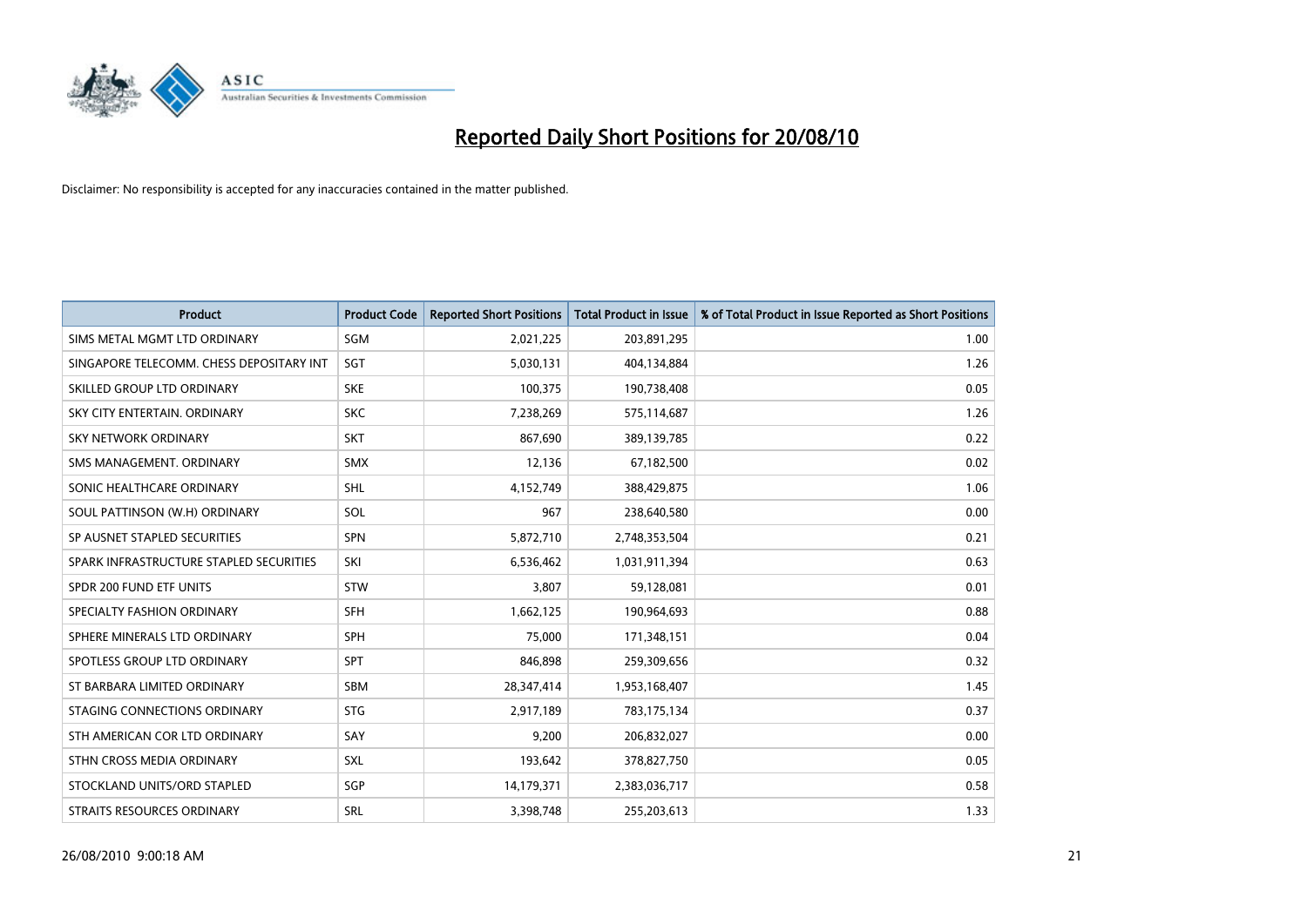

| <b>Product</b>                      | <b>Product Code</b> | <b>Reported Short Positions</b> | <b>Total Product in Issue</b> | % of Total Product in Issue Reported as Short Positions |
|-------------------------------------|---------------------|---------------------------------|-------------------------------|---------------------------------------------------------|
| <b>STW COMMUNICATIONS ORDINARY</b>  | SGN                 | 429,544                         | 364,310,964                   | 0.11                                                    |
| SUNCORP-METWAY, ORDINARY            | <b>SUN</b>          | 1,230,915                       | 1,281,390,524                 | 0.08                                                    |
| SUNDANCE RESOURCES ORDINARY         | <b>SDL</b>          | 16,341,733                      | 2,709,995,932                 | 0.59                                                    |
| SUNLAND GROUP LTD ORDINARY          | <b>SDG</b>          | 177,231                         | 251,107,692                   | 0.06                                                    |
| SUPER CHEAP AUTO GRP ORDINARY       | <b>SUL</b>          | 284,311                         | 127,532,302                   | 0.22                                                    |
| SWICK MINING ORDINARY               | <b>SWK</b>          | 1,548                           | 236,724,970                   | 0.00                                                    |
| SYMEX HOLDINGS ORDINARY             | <b>SYM</b>          | 6,633                           | 125,037,628                   | 0.01                                                    |
| TABCORP HOLDINGS LTD ORDINARY       | <b>TAH</b>          | 14,759,081                      | 612,625,759                   | 2.42                                                    |
| <b>TALENT2 INTERNATION ORDINARY</b> | <b>TWO</b>          | 7                               | 141,174,846                   | 0.00                                                    |
| TAP OIL LIMITED ORDINARY            | <b>TAP</b>          | 11,802                          | 156,485,921                   | 0.01                                                    |
| TASSAL GROUP LIMITED ORDINARY       | <b>TGR</b>          | 3,183,866                       | 144,197,882                   | 2.20                                                    |
| <b>TATTS GROUP LTD ORDINARY</b>     | <b>TTS</b>          | 6,902,972                       | 1,281,937,479                 | 0.56                                                    |
| TECHNOLOGY ONE ORDINARY             | <b>TNE</b>          | 53,248                          | 300,303,455                   | 0.02                                                    |
| TELECOM CORPORATION ORDINARY        | <b>TEL</b>          | 43,151,448                      | 1,920,694,831                 | 2.22                                                    |
| TELSTRA CORPORATION, ORDINARY       | <b>TLS</b>          | 95,955,718                      | 12,443,074,357                | 0.77                                                    |
| TEN NETWORK HOLDINGS ORDINARY       | <b>TEN</b>          | 6,855,001                       | 1,045,236,720                 | 0.66                                                    |
| TFS CORPORATION LTD ORDINARY        | <b>TFC</b>          | 69,729                          | 227,360,909                   | 0.03                                                    |
| THE REJECT SHOP ORDINARY            | <b>TRS</b>          | 10,738                          | 26,033,570                    | 0.04                                                    |
| THOR MINING PLC CHESS DEPOSITARY    | <b>THR</b>          | 2,307                           | 245,247,701                   | 0.00                                                    |
| THORN GROUP LIMITED ORDINARY        | <b>TGA</b>          | 2,360                           | 129,441,655                   | 0.00                                                    |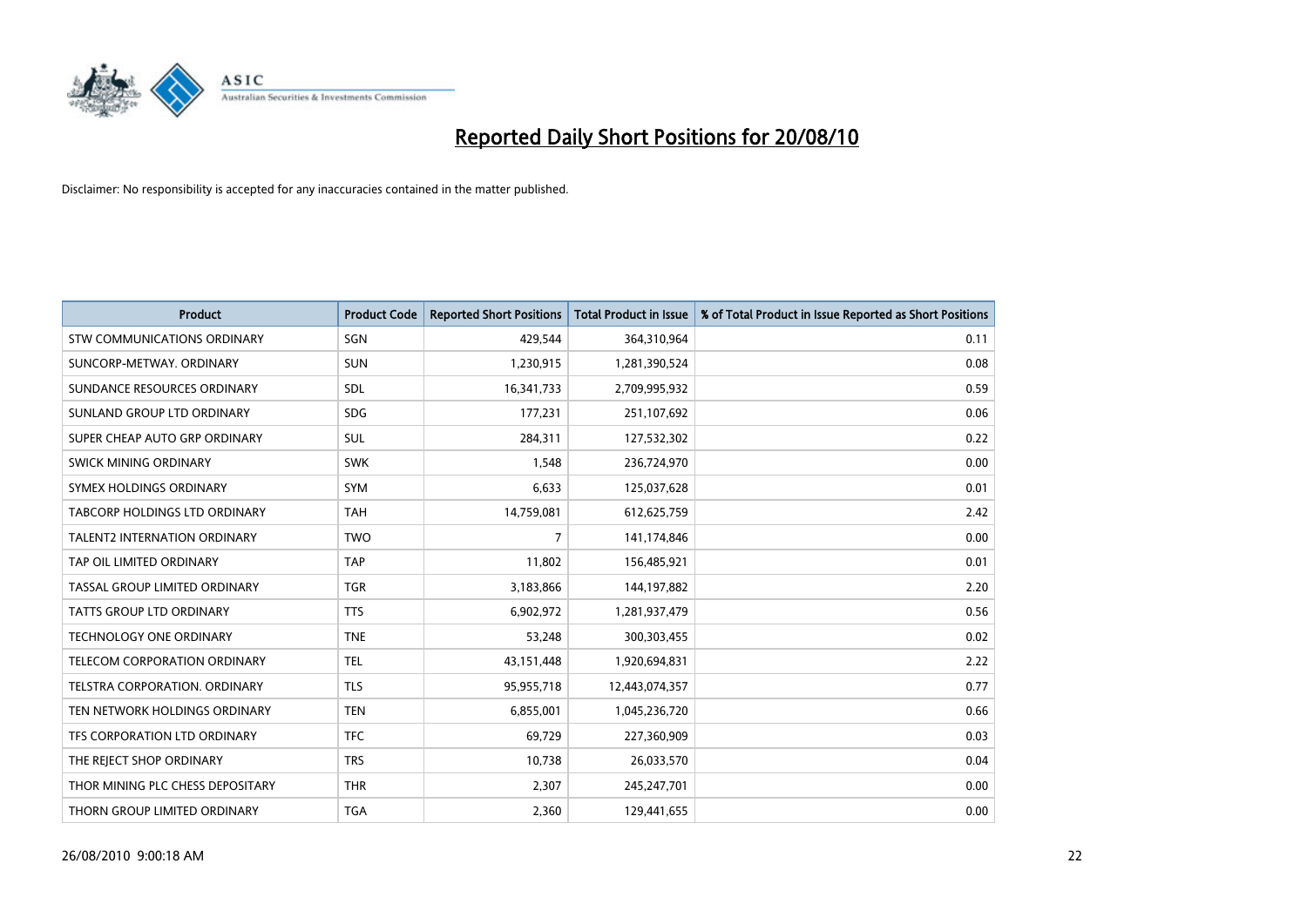

| <b>Product</b>                            | <b>Product Code</b> | <b>Reported Short Positions</b> | <b>Total Product in Issue</b> | % of Total Product in Issue Reported as Short Positions |
|-------------------------------------------|---------------------|---------------------------------|-------------------------------|---------------------------------------------------------|
| TIMBERCORP LIMITED ORDINARY               | <b>TIM</b>          | 1,251,682                       | 352,071,429                   | 0.35                                                    |
| TISHMAN SPEYER UNITS                      | <b>TSO</b>          | 64,644                          | 338,440,904                   | 0.01                                                    |
| TNG LIMITED ORDINARY                      | <b>TNG</b>          | 4,321                           | 258,055,076                   | 0.00                                                    |
| TOLL HOLDINGS LTD ORDINARY                | TOL                 | 9,218,647                       | 702,867,609                   | 1.30                                                    |
| TORO ENERGY LIMITED ORDINARY              | <b>TOE</b>          | 35,404                          | 964,936,676                   | 0.00                                                    |
| <b>TOWER AUSTRALIA ORDINARY</b>           | <b>TAL</b>          | 1,385,813                       | 415,928,881                   | 0.32                                                    |
| <b>TOWER LIMITED ORDINARY</b>             | <b>TWR</b>          | 689,519                         | 260,631,787                   | 0.26                                                    |
| TOX FREE SOLUTIONS ORDINARY               | <b>TOX</b>          | 94,770                          | 91,765,500                    | 0.09                                                    |
| TPG TELECOM LIMITED ORDINARY              | <b>TPM</b>          | 310,700                         | 767,849,104                   | 0.04                                                    |
| TRANSFIELD SERV INFR STAPLED SECURITIES   | <b>TSI</b>          | 351,500                         | 432,184,488                   | 0.08                                                    |
| <b>TRANSFIELD SERVICES ORDINARY</b>       | <b>TSE</b>          | 276,698                         | 414,278,904                   | 0.06                                                    |
| TRANSPACIFIC INDUST. ORDINARY             | <b>TPI</b>          | 12,648,182                      | 960,638,735                   | 1.30                                                    |
| TRANSURBAN GROUP TRIPLE STAPLED SEC.      | <b>TCL</b>          | 7,203,179                       | 1,414,667,986                 | 0.49                                                    |
| TRINITY GROUP STAPLED SECURITIES          | <b>TCQ</b>          | 3,419                           | 231,701,539                   | 0.00                                                    |
| TROY RESOURCES NL ORDINARY                | <b>TRY</b>          | 109,104                         | 87,474,323                    | 0.13                                                    |
| UGL LIMITED ORDINARY                      | UGL                 | 4,896,896                       | 165,928,705                   | 2.92                                                    |
| UNILIFE CORPORATION CDI 6:1               | <b>UNS</b>          | 133,800                         | 238,135,980                   | 0.06                                                    |
| UXC LIMITED ORDINARY                      | <b>UXC</b>          | 678,611                         | 295,782,304                   | 0.22                                                    |
| VALAD PROPERTY GROUP STAPLED US PROHIBIT. | <b>VPG</b>          | 4,616,144                       | 2,287,682,926                 | 0.20                                                    |
| VDM GROUP LIMITED ORDINARY                | <b>VMG</b>          | 11,116                          | 195,613,088                   | 0.01                                                    |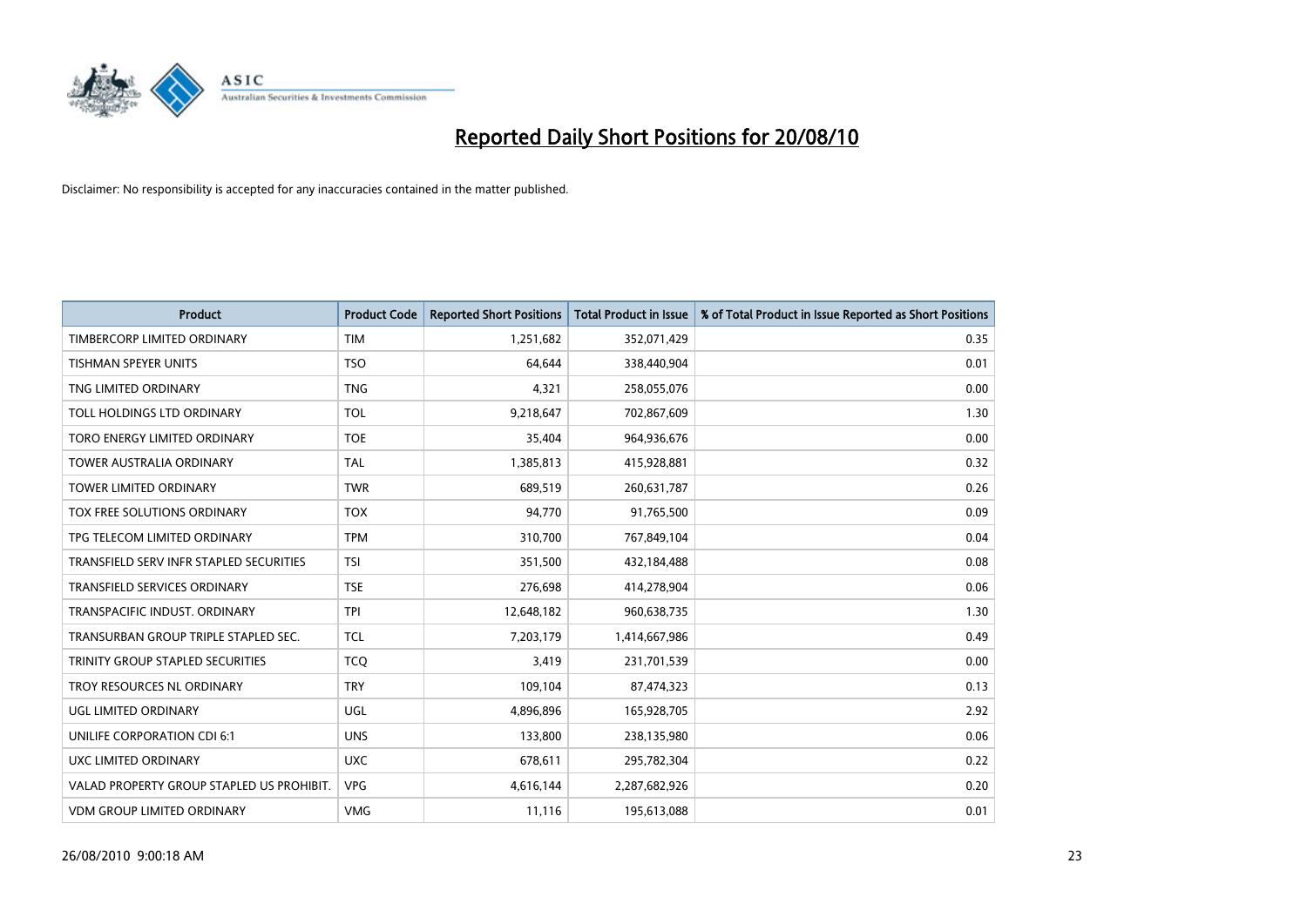

| <b>Product</b>                            | <b>Product Code</b> | <b>Reported Short Positions</b> | <b>Total Product in Issue</b> | % of Total Product in Issue Reported as Short Positions |
|-------------------------------------------|---------------------|---------------------------------|-------------------------------|---------------------------------------------------------|
| <b>VENTURE MINERALS ORDINARY</b>          | <b>VMS</b>          | 6,500                           | 168, 163, 334                 | 0.00                                                    |
| VILLAGE ROADSHOW LTD ORDINARY             | <b>VRL</b>          | 682                             | 114,217,649                   | 0.00                                                    |
| VILLAGE ROADSHOW LTD 'A' CLASS PREFERENCE | <b>VRLPA</b>        | 19,559                          | 52,235,451                    | 0.04                                                    |
| <b>VIRGIN BLUE HOLDINGS ORDINARY</b>      | <b>VBA</b>          | 15,940,960                      | 2,209,126,568                 | 0.72                                                    |
| <b>VISION GROUP HLDGS ORDINARY</b>        | <b>VGH</b>          | 78,000                          | 72,671,765                    | 0.11                                                    |
| <b>VITA GROUP LTD ORDINARY</b>            | <b>VTG</b>          | 75,190                          | 141,247,800                   | 0.05                                                    |
| VITERRA INC CDI 1:1                       | <b>VTA</b>          | 2,098                           | 68,629,939                    | 0.00                                                    |
| <b>WAREHOUSE GROUP ORDINARY</b>           | <b>WHS</b>          | 327,527                         | 311,195,868                   | 0.11                                                    |
| <b>WATPAC LIMITED ORDINARY</b>            | <b>WTP</b>          | 16,204                          | 181,326,206                   | 0.00                                                    |
| <b>WDS LIMITED ORDINARY</b>               | <b>WDS</b>          | 63,084                          | 143,107,458                   | 0.04                                                    |
| WEBJET LIMITED ORDINARY                   | <b>WEB</b>          | 92,190                          | 76,861,278                    | 0.12                                                    |
| <b>WESFARMERS LIMITED ORDINARY</b>        | <b>WES</b>          | 25,067,502                      | 1,005,169,707                 | 2.50                                                    |
| WESFARMERS LIMITED PARTIALLY PROTECTED    | <b>WESN</b>         | 4,359,353                       | 151,902,455                   | 2.87                                                    |
| WEST AUSTRALIAN NEWS ORDINARY             | <b>WAN</b>          | 6,336,409                       | 216,011,546                   | 2.91                                                    |
| WESTERN AREAS NL ORDINARY                 | <b>WSA</b>          | 5,706,556                       | 179,735,899                   | 3.17                                                    |
| WESTERN DESERT RES. ORDINARY              | <b>WDR</b>          | 948                             | 134,511,656                   | 0.00                                                    |
| WESTFIELD GROUP ORD/UNIT STAPLED SEC      | <b>WDC</b>          | 7,990,462                       | 2,307,773,663                 | 0.31                                                    |
| <b>WESTPAC BANKING CORP ORDINARY</b>      | <b>WBC</b>          | 17,957,926                      | 2,989,157,386                 | 0.56                                                    |
| WHITE ENERGY COMPANY ORDINARY             | <b>WEC</b>          | 6,163,887                       | 284,212,354                   | 2.16                                                    |
| WHITEHAVEN COAL ORDINARY                  | <b>WHC</b>          | 973,689                         | 493,650,070                   | 0.19                                                    |